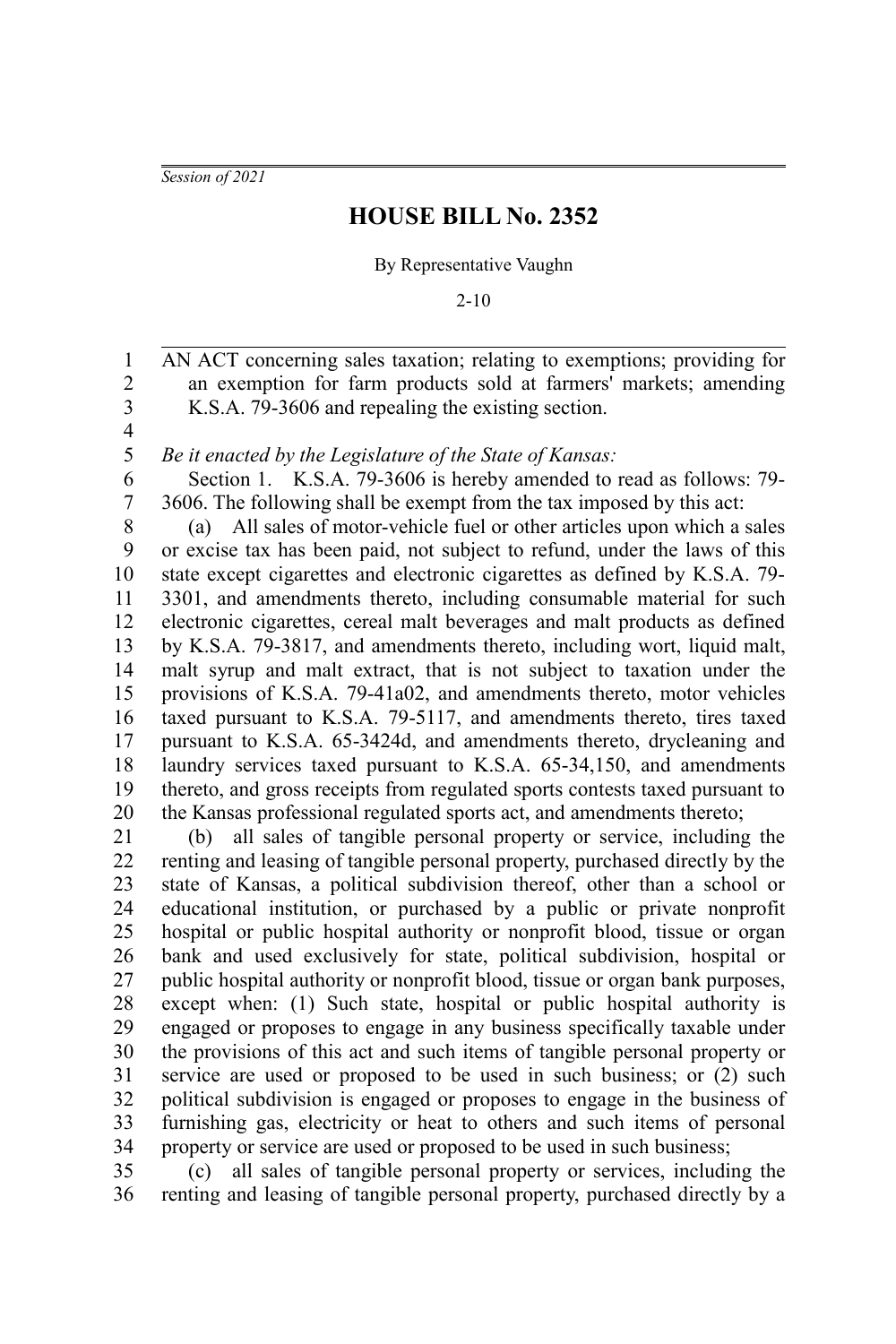public or private elementary or secondary school or public or private nonprofit educational institution and used primarily by such school or institution for nonsectarian programs and activities provided or sponsored by such school or institution or in the erection, repair or enlargement of buildings to be used for such purposes. The exemption herein provided shall not apply to erection, construction, repair, enlargement or equipment of buildings used primarily for human habitation; 1 2 3 4 5 6 7

(d) all sales of tangible personal property or services purchased by a contractor for the purpose of constructing, equipping, reconstructing, maintaining, repairing, enlarging, furnishing or remodeling facilities for any public or private nonprofit hospital or public hospital authority, public or private elementary or secondary school, a public or private nonprofit educational institution, state correctional institution including a privately constructed correctional institution contracted for state use and ownership, that would be exempt from taxation under the provisions of this act if purchased directly by such hospital or public hospital authority, school, educational institution or a state correctional institution; and all sales of tangible personal property or services purchased by a contractor for the purpose of constructing, equipping, reconstructing, maintaining, repairing, enlarging, furnishing or remodeling facilities for any political subdivision of the state or district described in subsection (s), the total cost of which is paid from funds of such political subdivision or district and that would be exempt from taxation under the provisions of this act if purchased directly by such political subdivision or district. Nothing in this subsection or in the provisions of K.S.A. 12-3418, and amendments thereto, shall be deemed to exempt the purchase of any construction machinery, equipment or tools used in the constructing, equipping, reconstructing, maintaining, repairing, enlarging, furnishing or remodeling facilities for any political subdivision of the state or any such district. As used in this subsection, K.S.A. 12-3418 and 79-3640, and amendments thereto, "funds of a political subdivision" shall mean general tax revenues, the proceeds of any bonds and gifts or grants-in-aid. Gifts shall not mean funds used for the purpose of constructing, equipping, reconstructing, repairing, enlarging, furnishing or remodeling facilities that are to be leased to the donor. When any political subdivision of the state, district described in subsection (s), public or private nonprofit hospital or public hospital authority, public or private elementary or secondary school, public or private nonprofit educational institution, state correctional institution including a privately constructed correctional institution contracted for state use and ownership shall contract for the purpose of constructing, equipping, reconstructing, maintaining, repairing, enlarging, furnishing or remodeling facilities, it shall obtain from the state and furnish to the contractor an exemption certificate for the project involved, and the contractor may purchase 8 9 10 11 12 13 14 15 16 17 18 19 20 21 22 23 24 25 26 27 28 29 30 31 32 33 34 35 36 37 38 39 40 41 42 43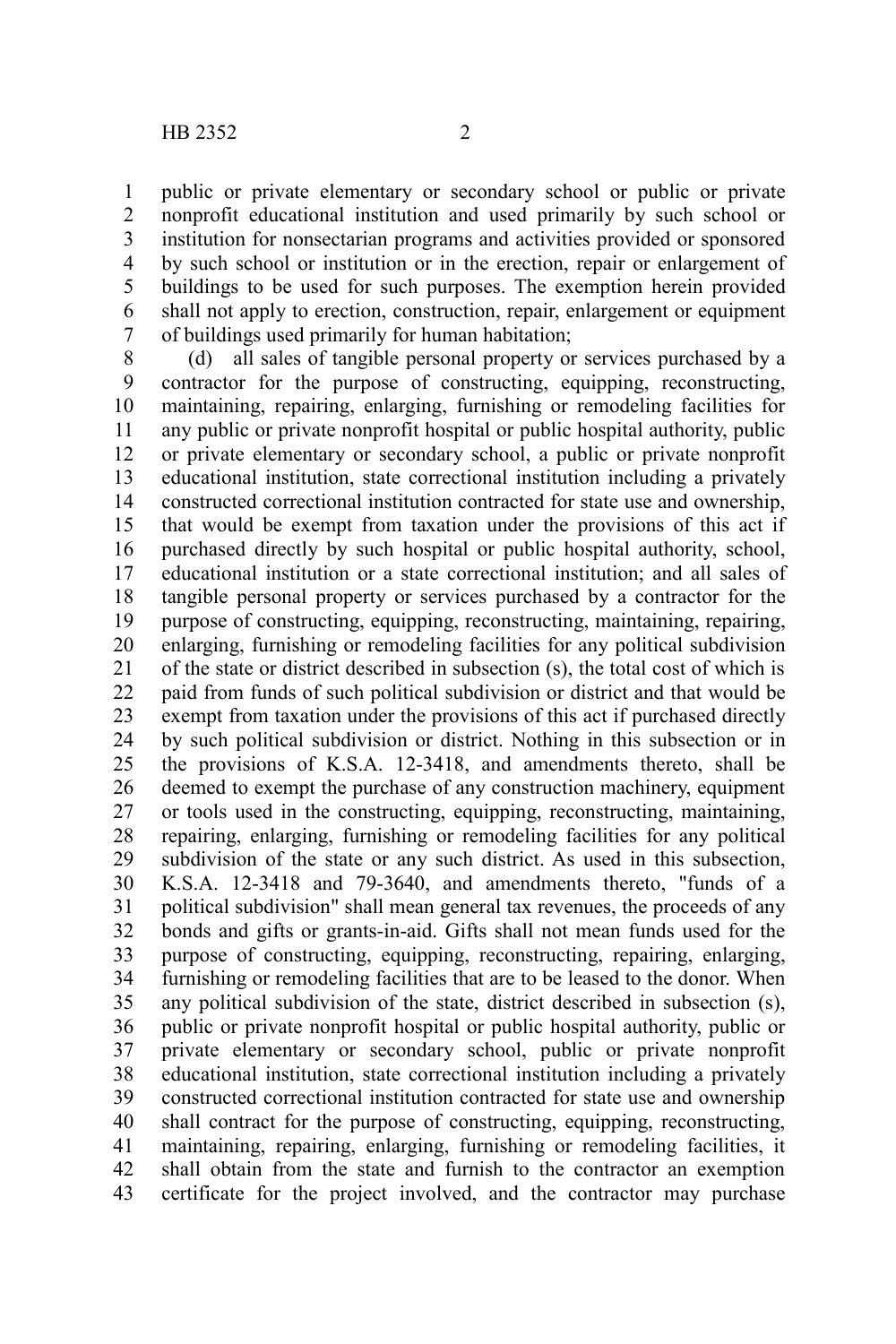materials for incorporation in such project. The contractor shall furnish the number of such certificate to all suppliers from whom such purchases are made, and such suppliers shall execute invoices covering the same bearing the number of such certificate. Upon completion of the project the contractor shall furnish to the political subdivision, district described in subsection (s), hospital or public hospital authority, school, educational institution or department of corrections concerned a sworn statement, on a form to be provided by the director of taxation, that all purchases so made were entitled to exemption under this subsection. As an alternative to the foregoing procedure, any such contracting entity may apply to the secretary of revenue for agent status for the sole purpose of issuing and furnishing project exemption certificates to contractors pursuant to rules and regulations adopted by the secretary establishing conditions and standards for the granting and maintaining of such status. All invoices shall be held by the contractor for a period of five years and shall be subject to audit by the director of taxation. If any materials purchased under such a certificate are found not to have been incorporated in the building or other project or not to have been returned for credit or the sales or compensating tax otherwise imposed upon such materials that will not be so incorporated in the building or other project reported and paid by such contractor to the director of taxation not later than the  $20<sup>th</sup>$  day of the month following the close of the month in which it shall be determined that such materials will not be used for the purpose for which such certificate was issued, the political subdivision, district described in subsection (s), hospital or public hospital authority, school, educational institution or the contractor contracting with the department of corrections for a correctional institution concerned shall be liable for tax on all materials purchased for the project, and upon payment thereof it may recover the same from the contractor together with reasonable attorney fees. Any contractor or any agent, employee or subcontractor thereof, who shall use or otherwise dispose of any materials purchased under such a certificate for any purpose other than that for which such a certificate is issued without the payment of the sales or compensating tax otherwise imposed upon such materials, shall be guilty of a misdemeanor and, upon conviction therefor, shall be subject to the penalties provided for in K.S.A. 79-3615(h), and amendments thereto; 1 2 3 4 5 6 7 8 9 10 11 12 13 14 15 16 17 18 19 20 21 22 23 24 25 26 27 28 29 30 31 32 33 34 35 36

(e) all sales of tangible personal property or services purchased by a contractor for the erection, repair or enlargement of buildings or other projects for the government of the United States, its agencies or instrumentalities, that would be exempt from taxation if purchased directly by the government of the United States, its agencies or instrumentalities. When the government of the United States, its agencies or instrumentalities shall contract for the erection, repair, or enlargement of 37 38 39 40 41 42 43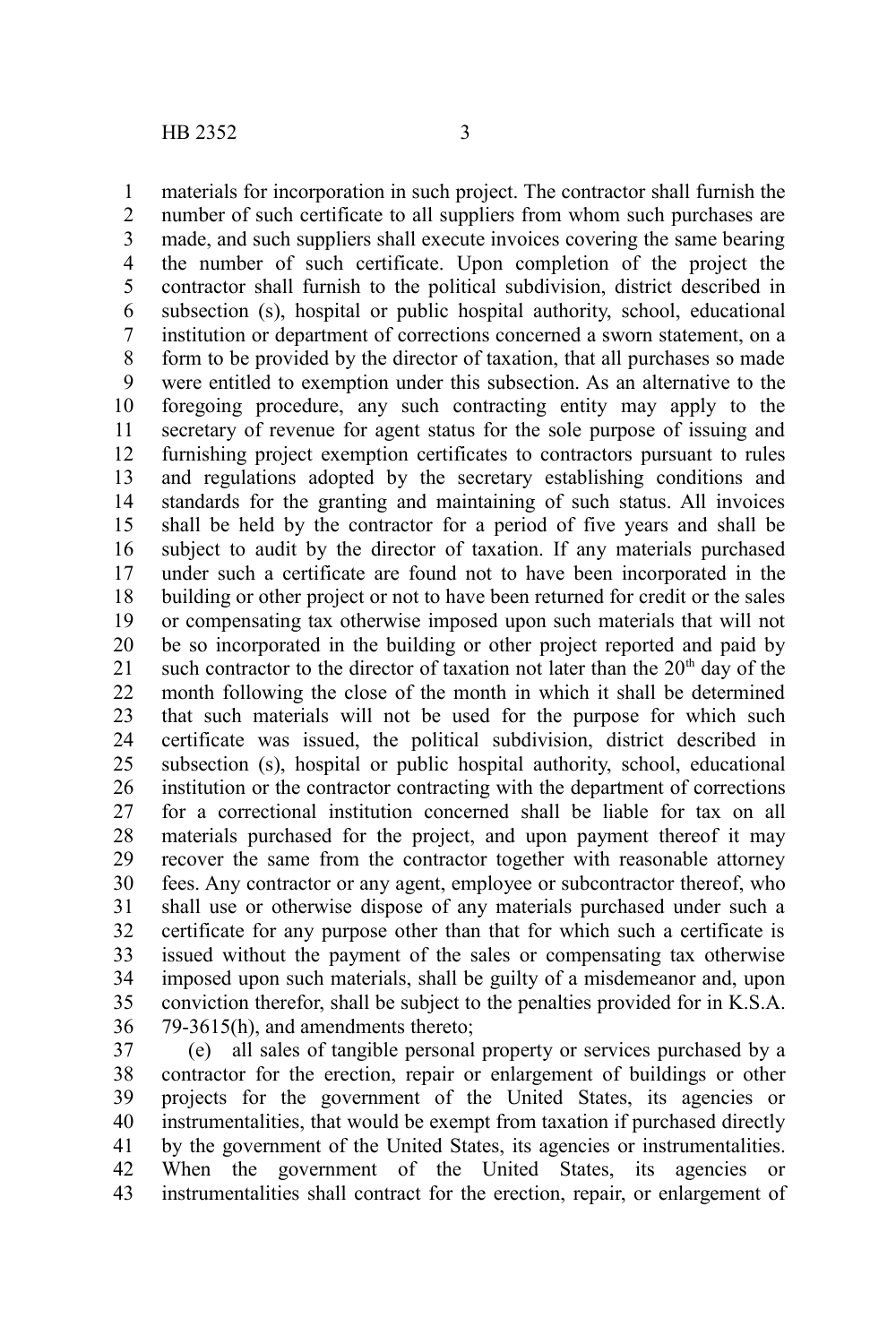any building or other project, it shall obtain from the state and furnish to the contractor an exemption certificate for the project involved, and the contractor may purchase materials for incorporation in such project. The contractor shall furnish the number of such certificates to all suppliers from whom such purchases are made, and such suppliers shall execute invoices covering the same bearing the number of such certificate. Upon completion of the project the contractor shall furnish to the government of the United States, its agencies or instrumentalities concerned a sworn statement, on a form to be provided by the director of taxation, that all purchases so made were entitled to exemption under this subsection. As an alternative to the foregoing procedure, any such contracting entity may apply to the secretary of revenue for agent status for the sole purpose of issuing and furnishing project exemption certificates to contractors pursuant to rules and regulations adopted by the secretary establishing conditions and standards for the granting and maintaining of such status. All invoices shall be held by the contractor for a period of five years and shall be subject to audit by the director of taxation. Any contractor or any agent, employee or subcontractor thereof, who shall use or otherwise dispose of any materials purchased under such a certificate for any purpose other than that for which such a certificate is issued without the payment of the sales or compensating tax otherwise imposed upon such materials, shall be guilty of a misdemeanor and, upon conviction therefor, shall be subject to the penalties provided for in K.S.A. 79-3615(h), and amendments thereto; 1 2 3 4 5 6 7 8 9 10 11 12 13 14 15 16 17 18 19 20 21 22 23 24

(f) tangible personal property purchased by a railroad or public utility for consumption or movement directly and immediately in interstate commerce; 25 26 27

(g) sales of aircraft including remanufactured and modified aircraft sold to persons using directly or through an authorized agent such aircraft as certified or licensed carriers of persons or property in interstate or foreign commerce under authority of the laws of the United States or any foreign government or sold to any foreign government or agency or instrumentality of such foreign government and all sales of aircraft for use outside of the United States and sales of aircraft repair, modification and replacement parts and sales of services employed in the remanufacture, modification and repair of aircraft; 28 29 30 31 32 33 34 35 36

(h) all rentals of nonsectarian textbooks by public or private elementary or secondary schools; 37 38

(i) the lease or rental of all films, records, tapes, or any type of sound or picture transcriptions used by motion picture exhibitors; 39 40

(j) meals served without charge or food used in the preparation of such meals to employees of any restaurant, eating house, dining car, hotel, drugstore or other place where meals or drinks are regularly sold to the 41 42 43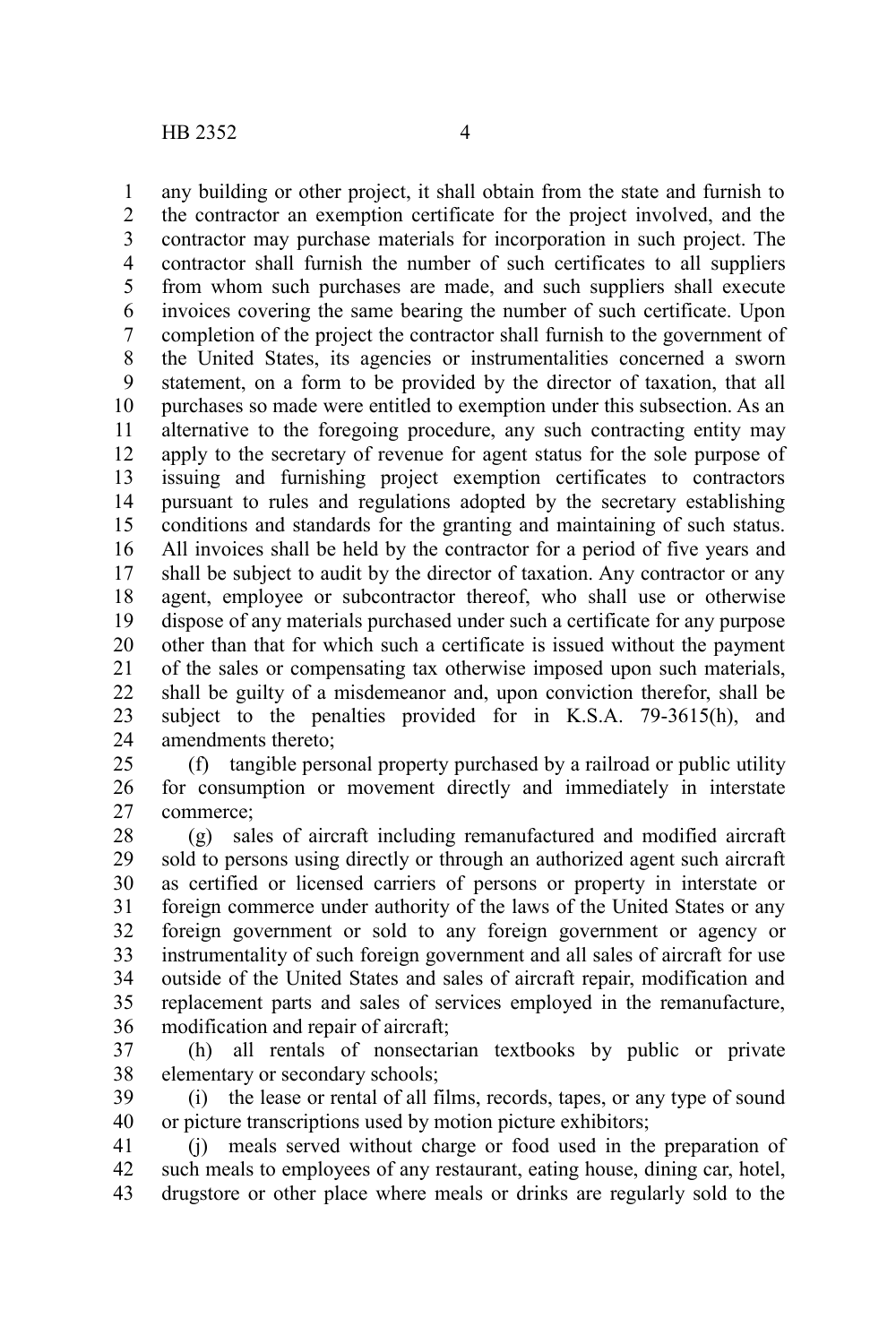public if such employees' duties are related to the furnishing or sale of such meals or drinks; 1 2

(k) any motor vehicle, semitrailer or pole trailer, as such terms are defined by K.S.A. 8-126, and amendments thereto, or aircraft sold and delivered in this state to a bona fide resident of another state, which motor vehicle, semitrailer, pole trailer or aircraft is not to be registered or based in this state and which vehicle, semitrailer, pole trailer or aircraft will not remain in this state more than 10 days; 3 4 5 6 7 8

(l) all isolated or occasional sales of tangible personal property, services, substances or things, except isolated or occasional sale of motor vehicles specifically taxed under the provisions of K.S.A. 79-3603(o), and amendments thereto; 9 10 11 12

(m) all sales of tangible personal property that become an ingredient or component part of tangible personal property or services produced, manufactured or compounded for ultimate sale at retail within or without the state of Kansas; and any such producer, manufacturer or compounder may obtain from the director of taxation and furnish to the supplier an exemption certificate number for tangible personal property for use as an ingredient or component part of the property or services produced, manufactured or compounded; 13 14 15 16 17 18 19 20

(n) all sales of tangible personal property that is consumed in the production, manufacture, processing, mining, drilling, refining or compounding of tangible personal property, the treating of by-products or wastes derived from any such production process, the providing of services or the irrigation of crops for ultimate sale at retail within or without the state of Kansas; and any purchaser of such property may obtain from the director of taxation and furnish to the supplier an exemption certificate number for tangible personal property for consumption in such production, manufacture, processing, mining, drilling, refining, compounding, treating, irrigation and in providing such services; 21 22 23 24 25 26 27 28 29 30 31

(o) all sales of animals, fowl and aquatic plants and animals, the primary purpose of which is use in agriculture or aquaculture, as defined in K.S.A. 47-1901, and amendments thereto, the production of food for human consumption, the production of animal, dairy, poultry or aquatic plant and animal products, fiber or fur, or the production of offspring for use for any such purpose or purposes; 32 33 34 35 36 37

(p) all sales of drugs dispensed pursuant to a prescription order by a licensed practitioner or a mid-level practitioner as defined by K.S.A. 65- 1626, and amendments thereto. As used in this subsection, "drug" means a compound, substance or preparation and any component of a compound, substance or preparation, other than food and food ingredients, dietary supplements or alcoholic beverages, recognized in the official United 38 39 40 41 42 43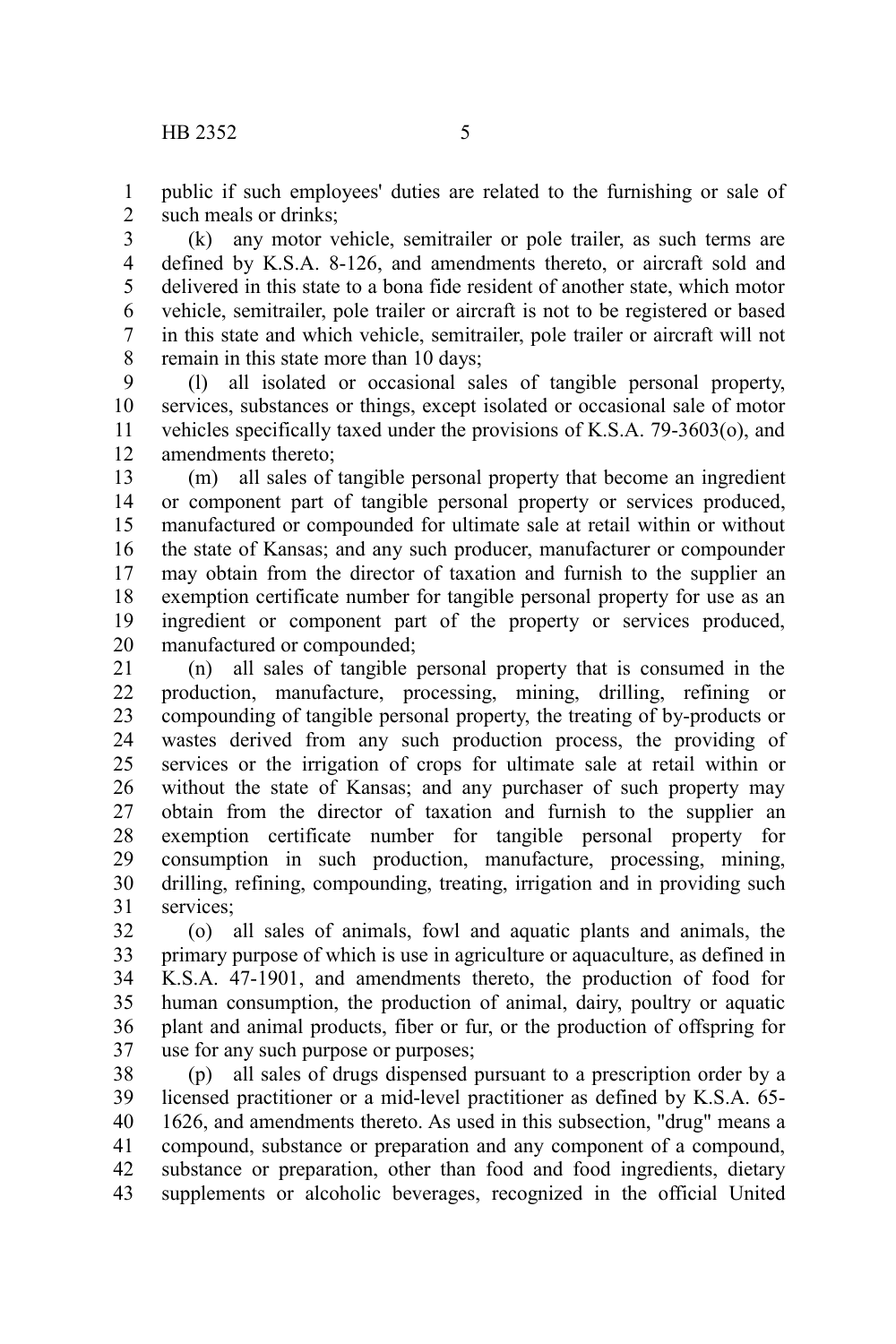States pharmacopeia, official homeopathic pharmacopoeia of the United States or official national formulary, and supplement to any of them, intended for use in the diagnosis, cure, mitigation, treatment or prevention of disease or intended to affect the structure or any function of the body, except that for taxable years commencing after December 31, 2013, this subsection shall not apply to any sales of drugs used in the performance or induction of an abortion, as defined in K.S.A. 65-6701, and amendments thereto; 1 2 3 4 5 6 7 8

(q) all sales of insulin dispensed by a person licensed by the state board of pharmacy to a person for treatment of diabetes at the direction of a person licensed to practice medicine by the state board of healing arts; 9 10 11

(r) all sales of oxygen delivery equipment, kidney dialysis equipment, enteral feeding systems, prosthetic devices and mobility enhancing equipment prescribed in writing by a person licensed to practice the healing arts, dentistry or optometry, and in addition to such sales, all sales of hearing aids, as defined by K.S.A. 74-5807(c), and amendments thereto, and repair and replacement parts therefor, including batteries, by a person licensed in the practice of dispensing and fitting hearing aids pursuant to the provisions of K.S.A. 74-5808, and amendments thereto. For the purposes of this subsection: (1) "Mobility enhancing equipment" means equipment including repair and replacement parts to same, but does not include durable medical equipment, which is primarily and customarily used to provide or increase the ability to move from one place to another and which is appropriate for use either in a home or a motor vehicle; is not generally used by persons with normal mobility; and does not include any motor vehicle or equipment on a motor vehicle normally provided by a motor vehicle manufacturer; and (2) "prosthetic device" means a replacement, corrective or supportive device including repair and replacement parts for same worn on or in the body to artificially replace a missing portion of the body, prevent or correct physical deformity or malfunction or support a weak or deformed portion of the body; 12 13 14 15 16 17 18 19 20 21 22 23 24 25 26 27 28 29 30 31

(s) except as provided in K.S.A. 82a-2101, and amendments thereto, all sales of tangible personal property or services purchased directly or indirectly by a groundwater management district organized or operating under the authority of K.S.A. 82a-1020 et seq., and amendments thereto, by a rural water district organized or operating under the authority of K.S.A. 82a-612, and amendments thereto, or by a water supply district organized or operating under the authority of K.S.A. 19-3501 et seq., 19- 3522 et seq. or 19-3545, and amendments thereto, which property or services are used in the construction activities, operation or maintenance of the district; 32 33 34 35 36 37 38 39 40 41

(t) all sales of farm machinery and equipment or aquaculture machinery and equipment, repair and replacement parts therefor and 42 43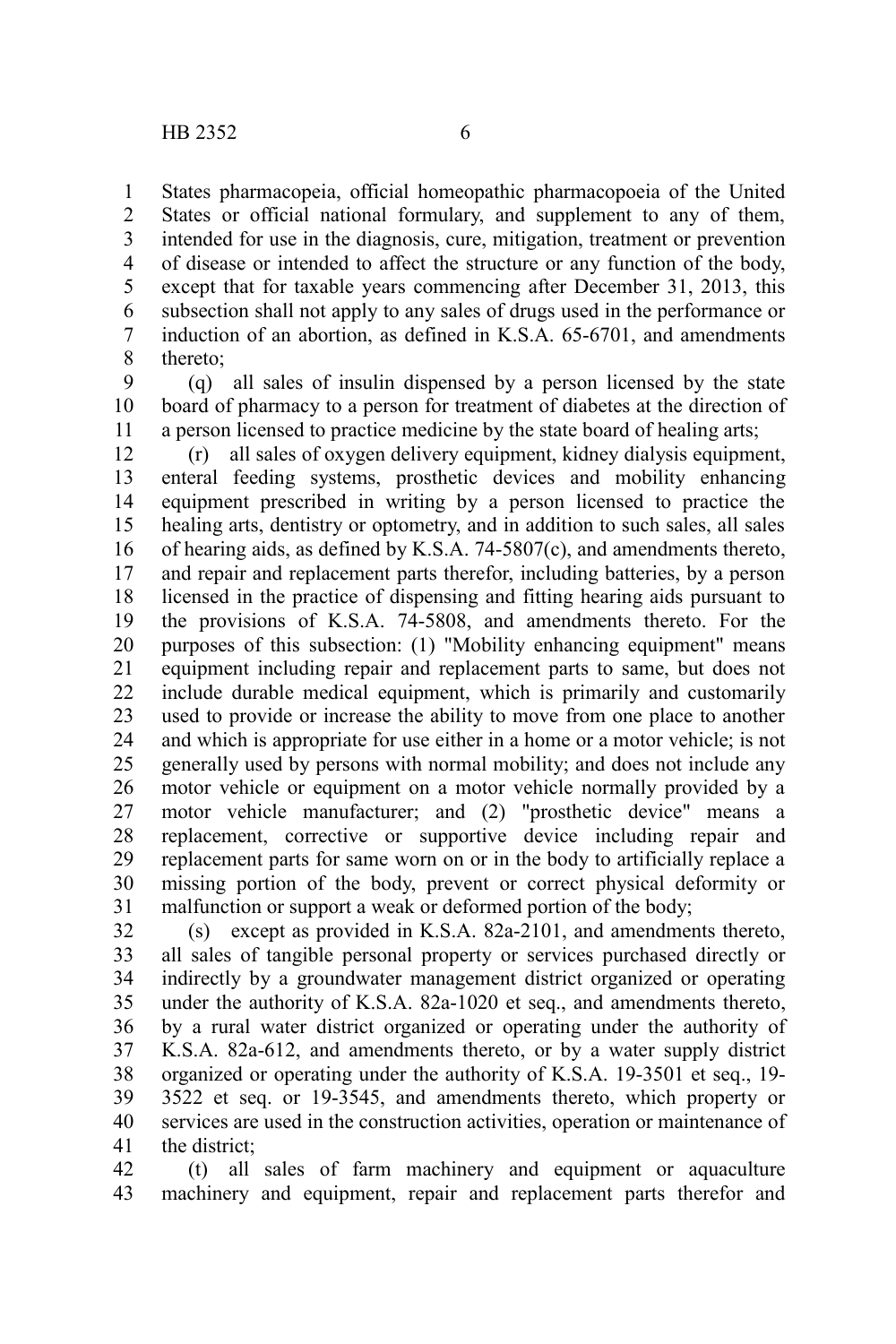services performed in the repair and maintenance of such machinery and equipment. For the purposes of this subsection the term "farm machinery and equipment or aquaculture machinery and equipment" shall include a work-site utility vehicle, as defined in K.S.A. 8-126, and amendments thereto, and is equipped with a bed or cargo box for hauling materials, and shall also include machinery and equipment used in the operation of Christmas tree farming but shall not include any passenger vehicle, truck, truck tractor, trailer, semitrailer or pole trailer, other than a farm trailer, as such terms are defined by K.S.A. 8-126, and amendments thereto. "Farm machinery and equipment" includes precision farming equipment that is portable or is installed or purchased to be installed on farm machinery and equipment. "Precision farming equipment" includes the following items used only in computer-assisted farming, ranching or aquaculture production operations: Soil testing sensors, yield monitors, computers, monitors, software, global positioning and mapping systems, guiding systems, modems, data communications equipment and any necessary mounting hardware, wiring and antennas. Each purchaser of farm machinery and equipment or aquaculture machinery and equipment exempted herein must certify in writing on the copy of the invoice or sales ticket to be retained by the seller that the farm machinery and equipment or aquaculture machinery and equipment purchased will be used only in farming, ranching or aquaculture production. Farming or ranching shall include the operation of a feedlot and farm and ranch work for hire and the operation of a nursery; 1 2 3 4 5 6 7 8 9 10 11 12 13 14 15 16 17 18 19 20 21 22 23 24

(u) all leases or rentals of tangible personal property used as a dwelling if such tangible personal property is leased or rented for a period of more than 28 consecutive days; 25 26 27

(v) all sales of tangible personal property to any contractor for use in preparing meals for delivery to homebound elderly persons over 60 years of age and to homebound disabled persons or to be served at a groupsitting at a location outside of the home to otherwise homebound elderly persons over 60 years of age and to otherwise homebound disabled persons, as all or part of any food service project funded in whole or in part by government or as part of a private nonprofit food service project available to all such elderly or disabled persons residing within an area of service designated by the private nonprofit organization, and all sales of tangible personal property for use in preparing meals for consumption by indigent or homeless individuals whether or not such meals are consumed at a place designated for such purpose, and all sales of food products by or on behalf of any such contractor or organization for any such purpose; 28 29 30 31 32 33 34 35 36 37 38 39 40

(w) all sales of natural gas, electricity, heat and water delivered through mains, lines or pipes: (1) To residential premises for noncommercial use by the occupant of such premises; (2) for agricultural 41 42 43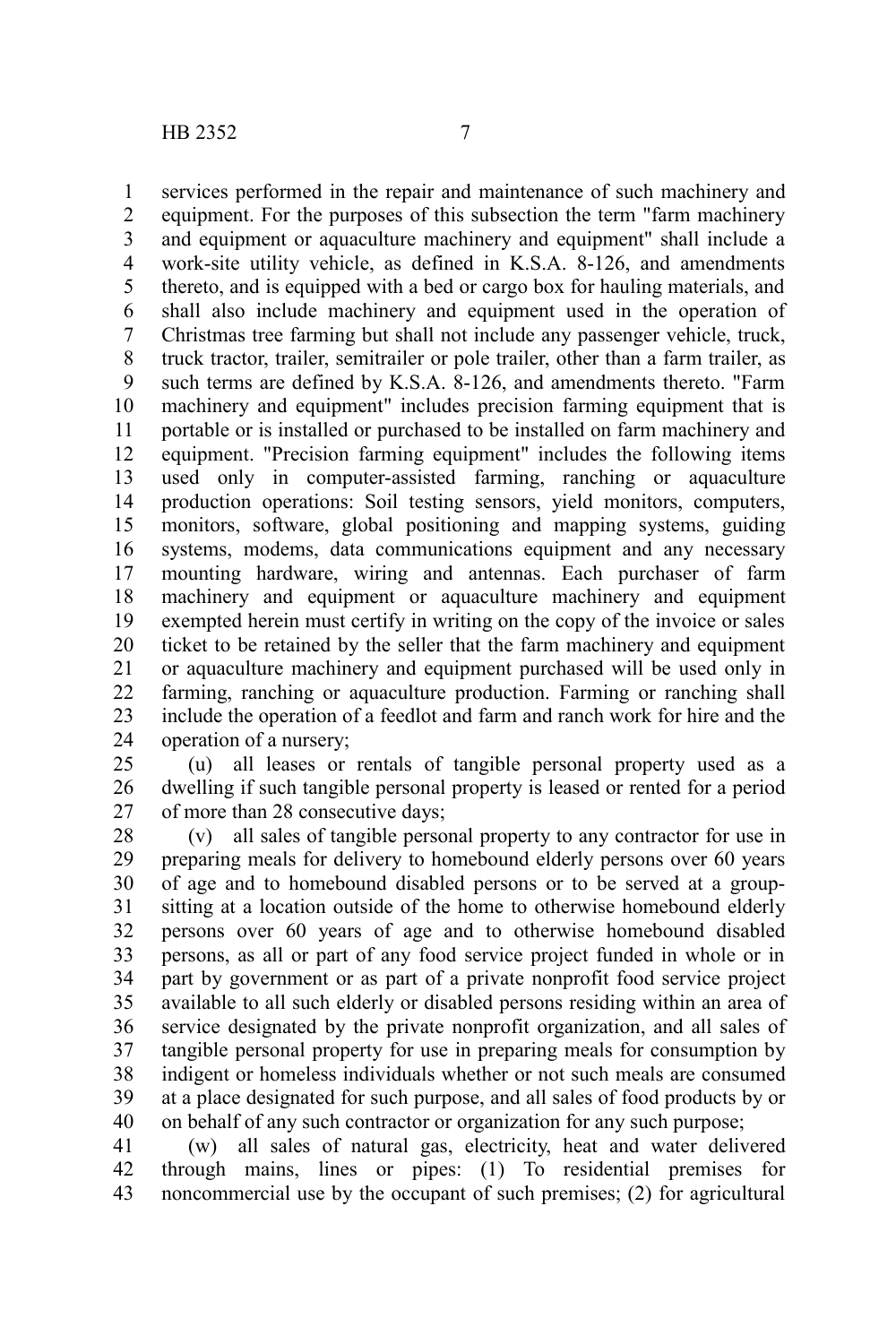use and also, for such use, all sales of propane gas; (3) for use in the severing of oil; and (4) to any property which is exempt from property taxation pursuant to K.S.A. 79-201b, *Second* through *Sixth*. As used in this paragraph, "severing" means the same as defined in K.S.A. 79-4216(k), and amendments thereto. For all sales of natural gas, electricity and heat delivered through mains, lines or pipes pursuant to the provisions of subsection  $(w)(1)$  and  $(w)(2)$ , the provisions of this subsection shall expire on December 31, 2005; 1 2 3 4 5 6 7 8

(x) all sales of propane gas, LP-gas, coal, wood and other fuel sources for the production of heat or lighting for noncommercial use of an occupant of residential premises occurring prior to January 1, 2006; 9 10 11

(y) all sales of materials and services used in the repairing, servicing, altering, maintaining, manufacturing, remanufacturing, or modification of railroad rolling stock for use in interstate or foreign commerce under authority of the laws of the United States; 12 13 14 15

(z) all sales of tangible personal property and services purchased directly by a port authority or by a contractor therefor as provided by the provisions of K.S.A. 12-3418, and amendments thereto; 16 17 18

(aa) all sales of materials and services applied to equipment that is transported into the state from without the state for repair, service, alteration, maintenance, remanufacture or modification and that is subsequently transported outside the state for use in the transmission of liquids or natural gas by means of pipeline in interstate or foreign commerce under authority of the laws of the United States; 19 20 21 22 23 24

(bb) all sales of used mobile homes or manufactured homes. As used in this subsection: (1) "Mobile homes" and "manufactured homes" mean the same as defined in K.S.A. 58-4202, and amendments thereto; and (2) "sales of used mobile homes or manufactured homes" means sales other than the original retail sale thereof; 25 26 27 28 29

(cc) all sales of tangible personal property or services purchased prior to January 1, 2012, except as otherwise provided, for the purpose of and in conjunction with constructing, reconstructing, enlarging or remodeling a business or retail business that meets the requirements established in K.S.A. 74-50,115, and amendments thereto, and the sale and installation of machinery and equipment purchased for installation at any such business or retail business, and all sales of tangible personal property or services purchased on or after January 1, 2012, for the purpose of and in conjunction with constructing, reconstructing, enlarging or remodeling a business that meets the requirements established in K.S.A. 74-50,115(e), and amendments thereto, and the sale and installation of machinery and equipment purchased for installation at any such business. When a person shall contract for the construction, reconstruction, enlargement or remodeling of any such business or retail business, such person shall 30 31 32 33 34 35 36 37 38 39 40 41 42 43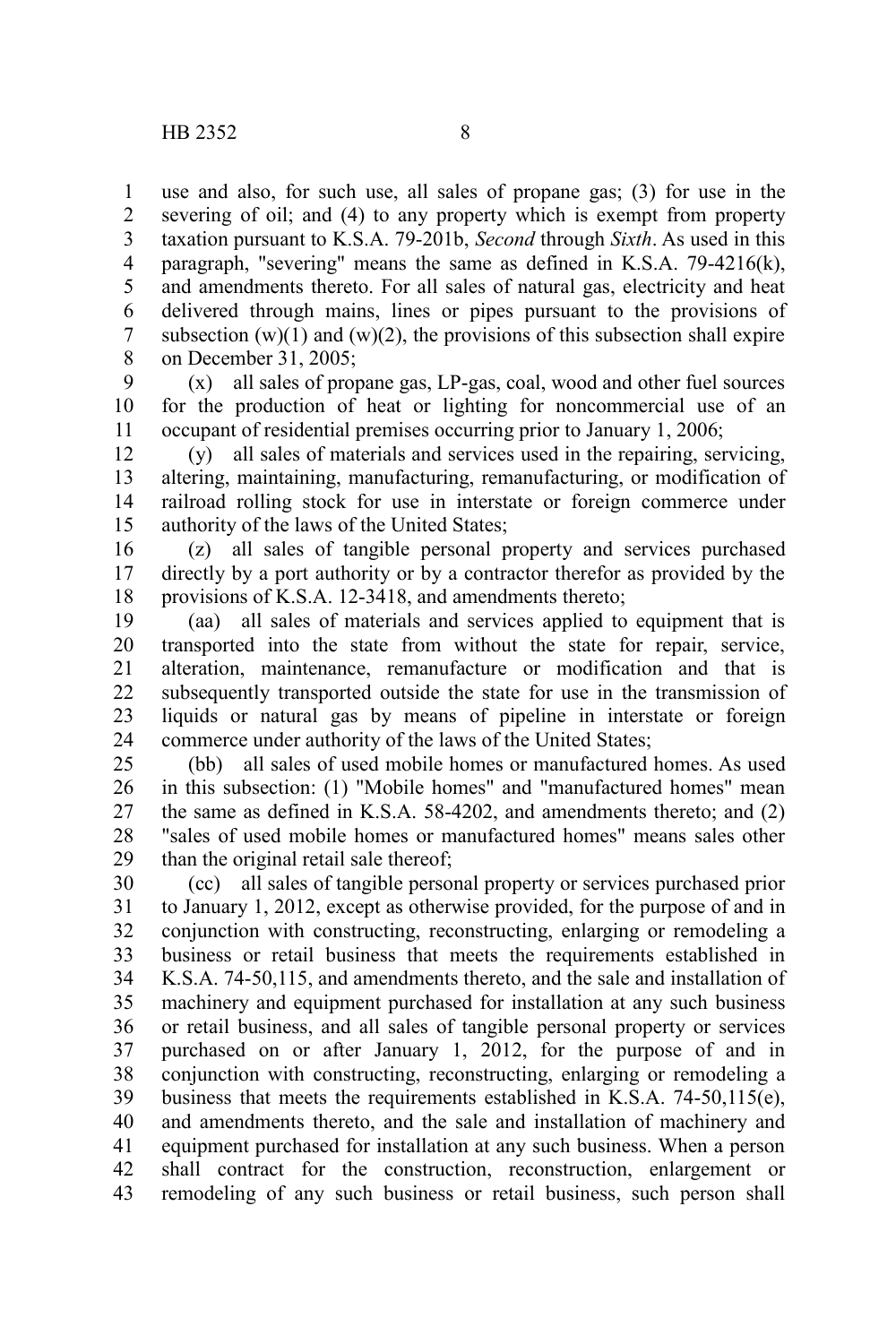obtain from the state and furnish to the contractor an exemption certificate for the project involved, and the contractor may purchase materials, machinery and equipment for incorporation in such project. The contractor shall furnish the number of such certificates to all suppliers from whom such purchases are made, and such suppliers shall execute invoices covering the same bearing the number of such certificate. Upon completion of the project the contractor shall furnish to the owner of the business or retail business a sworn statement, on a form to be provided by the director of taxation, that all purchases so made were entitled to exemption under this subsection. All invoices shall be held by the contractor for a period of five years and shall be subject to audit by the director of taxation. Any contractor or any agent, employee or subcontractor thereof, who shall use or otherwise dispose of any materials, machinery or equipment purchased under such a certificate for any purpose other than that for which such a certificate is issued without the payment of the sales or compensating tax otherwise imposed thereon, shall be guilty of a misdemeanor and, upon conviction therefor, shall be subject to the penalties provided for in K.S.A. 79-3615(h), and amendments thereto. As used in this subsection, "business" and "retail business" mean the same as defined in K.S.A. 74-50,114, and amendments thereto. Project exemption certificates that have been previously issued under this subsection by the department of revenue pursuant to K.S.A. 74-50,115, and amendments thereto, but not including K.S.A. 74-50,115(e), and amendments thereto, prior to January 1, 2012, and have not expired will be effective for the term of the project or two years from the effective date of the certificate, whichever occurs earlier. Project exemption certificates that are submitted to the department of revenue prior to January 1, 2012, and are found to qualify will be issued a project exemption certificate that will be effective for a two-year period or for the term of the project, whichever occurs earlier; 1 2 3 4 5 6 7 8 9 10 11 12 13 14 15 16 17 18 19 20 21 22 23 24 25 26 27 28 29 30

(dd) all sales of tangible personal property purchased with food stamps issued by the United States department of agriculture; 31 32

(ee) all sales of lottery tickets and shares made as part of a lottery operated by the state of Kansas; 33 34

(ff) on and after July 1, 1988, all sales of new mobile homes or manufactured homes to the extent of 40% of the gross receipts, determined without regard to any trade-in allowance, received from such sale. As used in this subsection, "mobile homes" and "manufactured homes" mean the same as defined in K.S.A. 58-4202, and amendments thereto; 35 36 37 38 39

(gg) all sales of tangible personal property purchased in accordance with vouchers issued pursuant to the federal special supplemental food program for women, infants and children; 40 41 42

(hh) all sales of medical supplies and equipment, including durable 43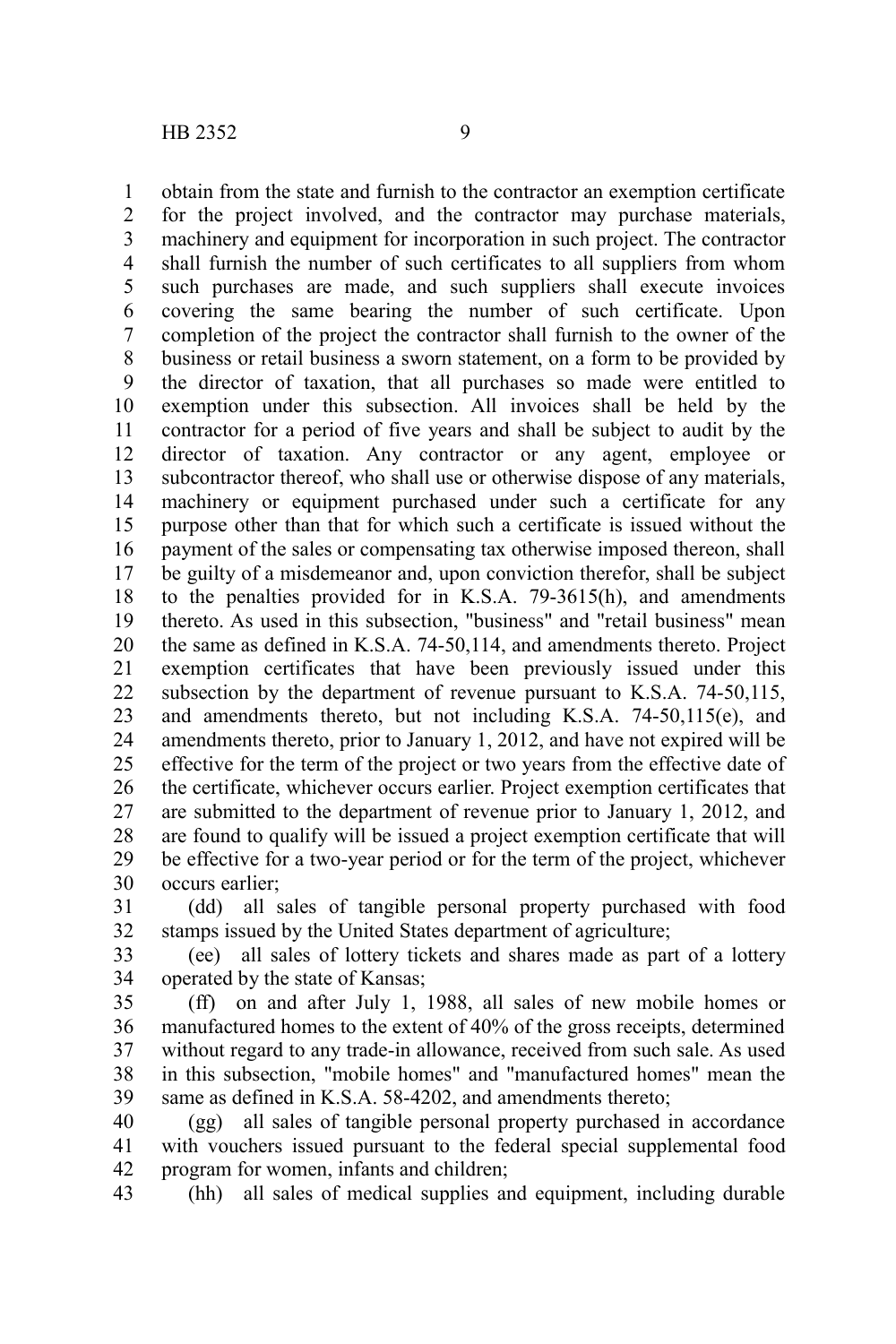medical equipment, purchased directly by a nonprofit skilled nursing home 1

or nonprofit intermediate nursing care home, as defined by K.S.A. 39-923, and amendments thereto, for the purpose of providing medical services to residents thereof. This exemption shall not apply to tangible personal property customarily used for human habitation purposes. As used in this subsection, "durable medical equipment" means equipment including repair and replacement parts for such equipment, that can withstand repeated use, is primarily and customarily used to serve a medical purpose, generally is not useful to a person in the absence of illness or injury and is not worn in or on the body, but does not include mobility enhancing equipment as defined in subsection (r), oxygen delivery equipment, kidney dialysis equipment or enteral feeding systems; 2 3 4 5 6 7 8 9 10 11 12

(ii) all sales of tangible personal property purchased directly by a nonprofit organization for nonsectarian comprehensive multidiscipline youth development programs and activities provided or sponsored by such organization, and all sales of tangible personal property by or on behalf of any such organization. This exemption shall not apply to tangible personal property customarily used for human habitation purposes; 13 14 15 16 17 18

(jj) all sales of tangible personal property or services, including the renting and leasing of tangible personal property, purchased directly on behalf of a community-based facility for people with intellectual disability or mental health center organized pursuant to K.S.A. 19-4001 et seq., and amendments thereto, and licensed in accordance with the provisions of K.S.A. 2020 Supp. 39-2001 et seq., and amendments thereto, and all sales of tangible personal property or services purchased by contractors during the time period from July, 2003, through June, 2006, for the purpose of constructing, equipping, maintaining or furnishing a new facility for a community-based facility for people with intellectual disability or mental health center located in Riverton, Cherokee County, Kansas, that would have been eligible for sales tax exemption pursuant to this subsection if purchased directly by such facility or center. This exemption shall not apply to tangible personal property customarily used for human habitation purposes; 19 20 21 22 23 24 25 26 27 28 29 30 31 32 33

 $(kk)$  (1) (A) all sales of machinery and equipment that are used in this state as an integral or essential part of an integrated production operation by a manufacturing or processing plant or facility; 34 35 36

(B) all sales of installation, repair and maintenance services performed on such machinery and equipment; and 37 38

(C) all sales of repair and replacement parts and accessories purchased for such machinery and equipment. 39 40

41

(2) For purposes of this subsection:

(A) "Integrated production operation" means an integrated series of operations engaged in at a manufacturing or processing plant or facility to 42 43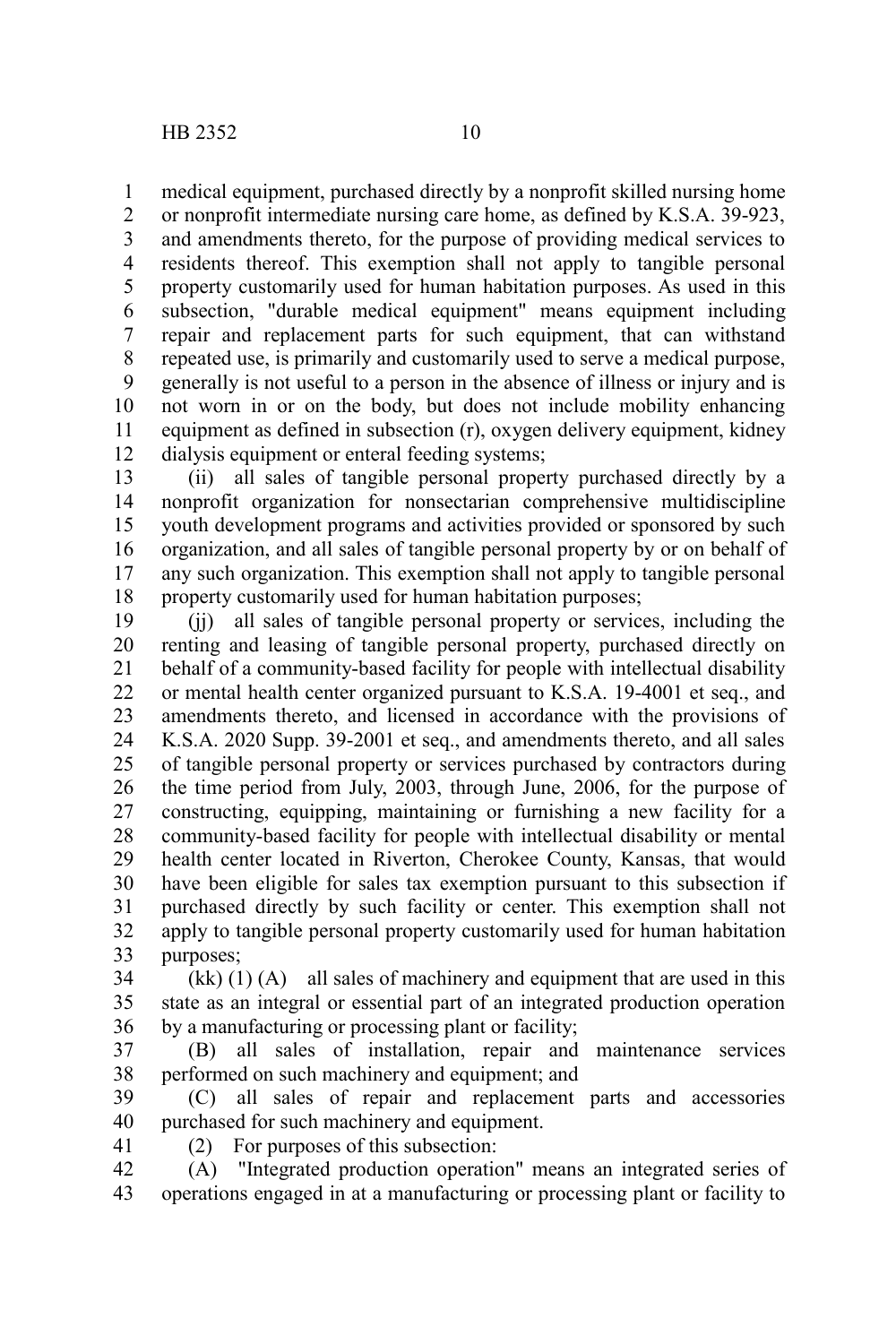process, transform or convert tangible personal property by physical, chemical or other means into a different form, composition or character from that in which it originally existed. Integrated production operations shall include: (i) Production line operations, including packaging operations; (ii) preproduction operations to handle, store and treat raw materials; (iii) post production handling, storage, warehousing and distribution operations; and (iv) waste, pollution and environmental control operations, if any; 1 2 3 4 5 6 7 8

(B) "production line" means the assemblage of machinery and equipment at a manufacturing or processing plant or facility where the actual transformation or processing of tangible personal property occurs; 9 10 11

(C) "manufacturing or processing plant or facility" means a single, fixed location owned or controlled by a manufacturing or processing business that consists of one or more structures or buildings in a contiguous area where integrated production operations are conducted to manufacture or process tangible personal property to be ultimately sold at retail. Such term shall not include any facility primarily operated for the purpose of conveying or assisting in the conveyance of natural gas, electricity, oil or water. A business may operate one or more manufacturing or processing plants or facilities at different locations to manufacture or process a single product of tangible personal property to be ultimately sold at retail; 12 13 14 15 16 17 18 19 20 21 22

(D) "manufacturing or processing business" means a business that utilizes an integrated production operation to manufacture, process, fabricate, finish or assemble items for wholesale and retail distribution as part of what is commonly regarded by the general public as an industrial manufacturing or processing operation or an agricultural commodity processing operation. (i) Industrial manufacturing or processing operations include, by way of illustration but not of limitation, the fabrication of automobiles, airplanes, machinery or transportation equipment, the fabrication of metal, plastic, wood or paper products, electricity power generation, water treatment, petroleum refining, chemical production, wholesale bottling, newspaper printing, ready mixed concrete production, and the remanufacturing of used parts for wholesale or retail sale. Such processing operations shall include operations at an oil well, gas well, mine or other excavation site where the oil, gas, minerals, coal, clay, stone, sand or gravel that has been extracted from the earth is cleaned, separated, crushed, ground, milled, screened, washed or otherwise treated or prepared before its transmission to a refinery or before any other wholesale or retail distribution. (ii) Agricultural commodity processing operations include, by way of illustration but not of limitation, meat packing, poultry slaughtering and dressing, processing and packaging farm and dairy products in sealed containers for wholesale and retail distribution, feed grinding, grain 23 24 25 26 27 28 29 30 31 32 33 34 35 36 37 38 39 40 41 42 43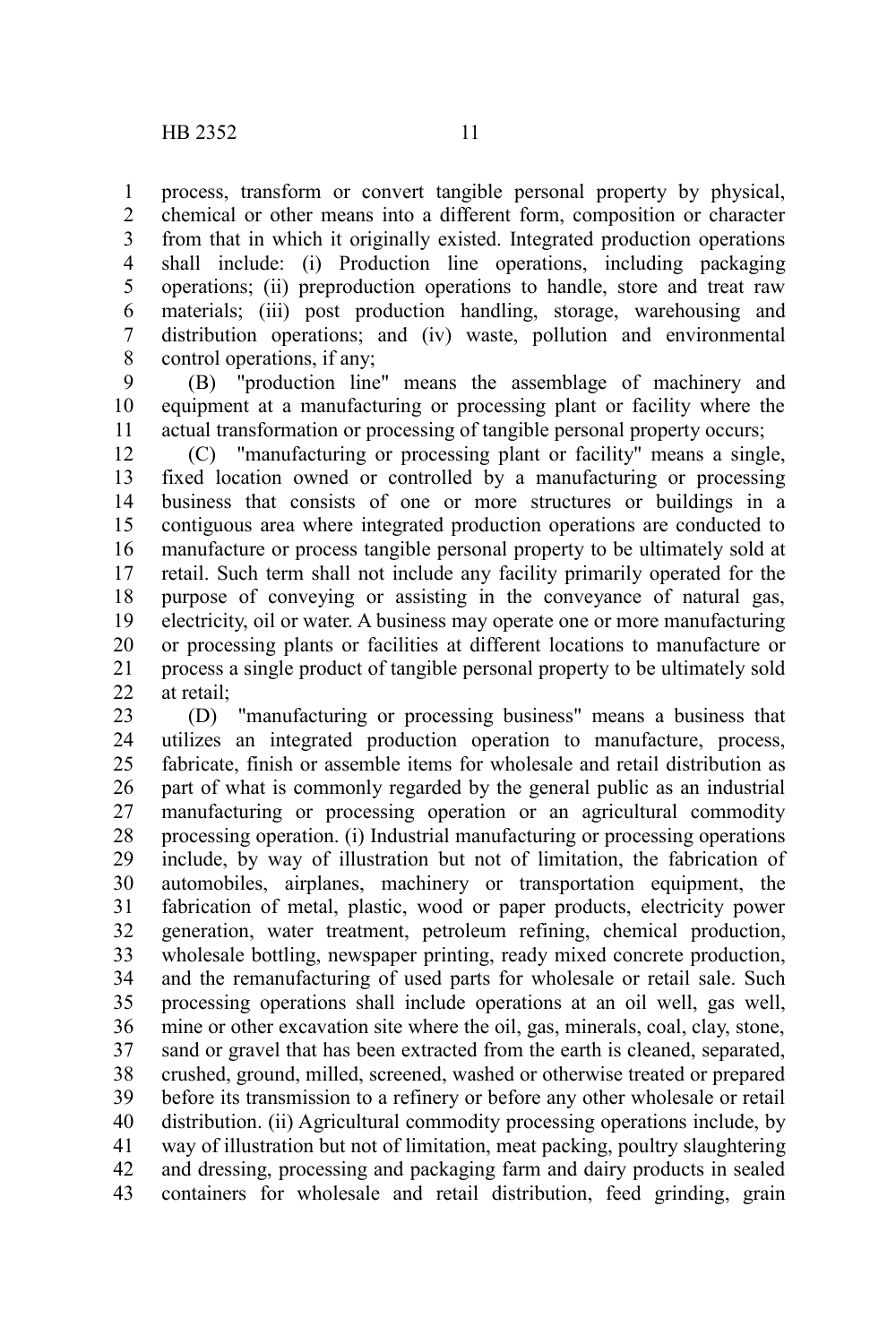milling, frozen food processing, and grain handling, cleaning, blending, fumigation, drying and aeration operations engaged in by grain elevators or other grain storage facilities. (iii) Manufacturing or processing businesses do not include, by way of illustration but not of limitation, nonindustrial businesses whose operations are primarily retail and that produce or process tangible personal property as an incidental part of conducting the retail business, such as retailers who bake, cook or prepare food products in the regular course of their retail trade, grocery stores, meat lockers and meat markets that butcher or dress livestock or poultry in the regular course of their retail trade, contractors who alter, service, repair or improve real property, and retail businesses that clean, service or refurbish and repair tangible personal property for its owner; 1 2 3 4 5 6 7 8 9 10 11 12

(E) "repair and replacement parts and accessories" means all parts and accessories for exempt machinery and equipment, including, but not limited to, dies, jigs, molds, patterns and safety devices that are attached to exempt machinery or that are otherwise used in production, and parts and accessories that require periodic replacement such as belts, drill bits, grinding wheels, grinding balls, cutting bars, saws, refractory brick and other refractory items for exempt kiln equipment used in production operations; 13 14 15 16 17 18 19 20

21

(F) "primary" or "primarily" mean more than 50% of the time.

(3) For purposes of this subsection, machinery and equipment shall be deemed to be used as an integral or essential part of an integrated production operation when used: 22 23 24

(A) To receive, transport, convey, handle, treat or store raw materials in preparation of its placement on the production line; 25 26

(B) to transport, convey, handle or store the property undergoing manufacturing or processing at any point from the beginning of the production line through any warehousing or distribution operation of the final product that occurs at the plant or facility; 27 28 29 30

(C) to act upon, effect, promote or otherwise facilitate a physical change to the property undergoing manufacturing or processing; 31 32

(D) to guide, control or direct the movement of property undergoing manufacturing or processing; 33 34

(E) to test or measure raw materials, the property undergoing manufacturing or processing or the finished product, as a necessary part of the manufacturer's integrated production operations; 35 36 37

(F) to plan, manage, control or record the receipt and flow of inventories of raw materials, consumables and component parts, the flow of the property undergoing manufacturing or processing and the management of inventories of the finished product; 38 39 40 41

(G) to produce energy for, lubricate, control the operating of or otherwise enable the functioning of other production machinery and 42 43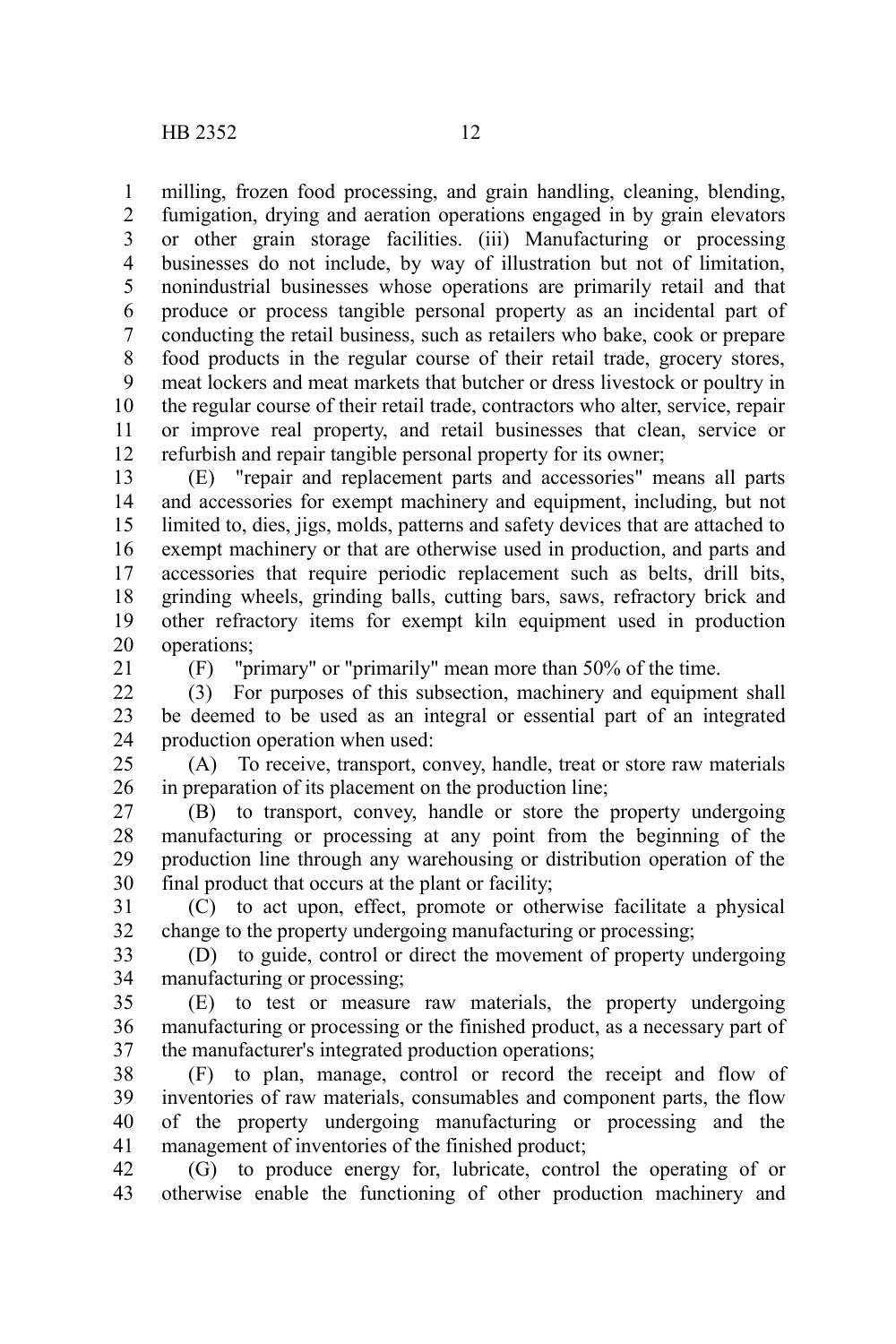equipment and the continuation of production operations; 1

(H) to package the property being manufactured or processed in a container or wrapping in which such property is normally sold or transported; 2 3 4

(I) to transmit or transport electricity, coke, gas, water, steam or similar substances used in production operations from the point of generation, if produced by the manufacturer or processor at the plant site, to that manufacturer's production operation; or, if purchased or delivered from off-site, from the point where the substance enters the site of the plant or facility to that manufacturer's production operations; 5 6 7 8 9 10

(J) to cool, heat, filter, refine or otherwise treat water, steam, acid, oil, solvents or other substances that are used in production operations; 11 12

(K) to provide and control an environment required to maintain certain levels of air quality, humidity or temperature in special and limited areas of the plant or facility, where such regulation of temperature or humidity is part of and essential to the production process; 13 14 15 16

(L) to treat, transport or store waste or other byproducts of production operations at the plant or facility; or 17 18

(M) to control pollution at the plant or facility where the pollution is produced by the manufacturing or processing operation. 19 20

(4) The following machinery, equipment and materials shall be deemed to be exempt even though it may not otherwise qualify as machinery and equipment used as an integral or essential part of an integrated production operation: (A) Computers and related peripheral equipment that are utilized by a manufacturing or processing business for engineering of the finished product or for research and development or product design; (B) machinery and equipment that is utilized by a manufacturing or processing business to manufacture or rebuild tangible personal property that is used in manufacturing or processing operations, including tools, dies, molds, forms and other parts of qualifying machinery and equipment; (C) portable plants for aggregate concrete, bulk cement and asphalt including cement mixing drums to be attached to a motor vehicle; (D) industrial fixtures, devices, support facilities and special foundations necessary for manufacturing and production operations, and materials and other tangible personal property sold for the purpose of fabricating such fixtures, devices, facilities and foundations. An exemption certificate for such purchases shall be signed by the manufacturer or processor. If the fabricator purchases such material, the fabricator shall also sign the exemption certificate; (E) a manufacturing or processing business' laboratory equipment that is not located at the plant or facility, but that would otherwise qualify for exemption under subsection  $(3)(E)$ ; (F) all machinery and equipment used in surface mining activities as described in K.S.A. 49-601 et seq., and amendments thereto, beginning 21 22 23 24 25 26 27 28 29 30 31 32 33 34 35 36 37 38 39 40 41 42 43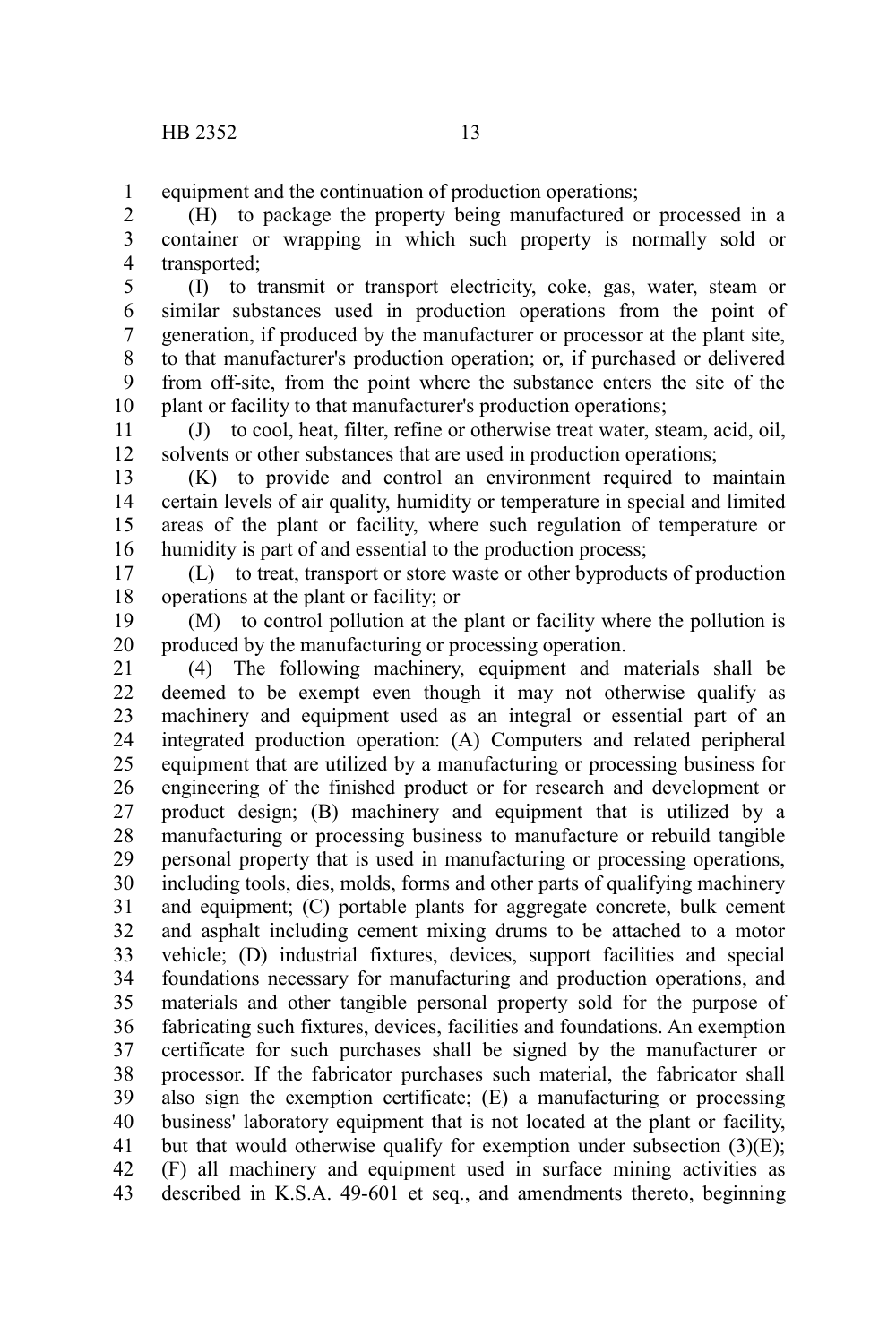from the time a reclamation plan is filed to the acceptance of the completed final site reclamation. 1 2

(5) "Machinery and equipment used as an integral or essential part of an integrated production operation" shall not include: 3 4

(A) Machinery and equipment used for nonproduction purposes, including, but not limited to, machinery and equipment used for plant security, fire prevention, first aid, accounting, administration, record keeping, advertising, marketing, sales or other related activities, plant cleaning, plant communications and employee work scheduling; 5 6 7 8 9

(B) machinery, equipment and tools used primarily in maintaining and repairing any type of machinery and equipment or the building and plant; 10 11 12

(C) transportation, transmission and distribution equipment not primarily used in a production, warehousing or material handling operation at the plant or facility, including the means of conveyance of natural gas, electricity, oil or water, and equipment related thereto, located outside the plant or facility; 13 14 15 16 17

(D) office machines and equipment including computers and related peripheral equipment not used directly and primarily to control or measure the manufacturing process; 18 19 20

21

(E) furniture and other furnishings; (F) buildings, other than exempt machinery and equipment that is permanently affixed to or becomes a physical part of the building, and any  $22$ 23

other part of real estate that is not otherwise exempt; (G) building fixtures that are not integral to the manufacturing 24 25

operation, such as utility systems for heating, ventilation, air conditioning, communications, plumbing or electrical; 26 27

(H) machinery and equipment used for general plant heating, cooling and lighting; 28 29

(I) motor vehicles that are registered for operation on public highways; or 30 31

(J) employee apparel, except safety and protective apparel that is purchased by an employer and furnished gratuitously to employees who are involved in production or research activities. 32 33 34

(6) Subsections (3) and (5) shall not be construed as exclusive listings of the machinery and equipment that qualify or do not qualify as an integral or essential part of an integrated production operation. When machinery or equipment is used as an integral or essential part of production operations part of the time and for nonproduction purposes at other times, the primary use of the machinery or equipment shall determine whether or not such machinery or equipment qualifies for exemption. 35 36 37 38 39 40 41 42

43

(7) The secretary of revenue shall adopt rules and regulations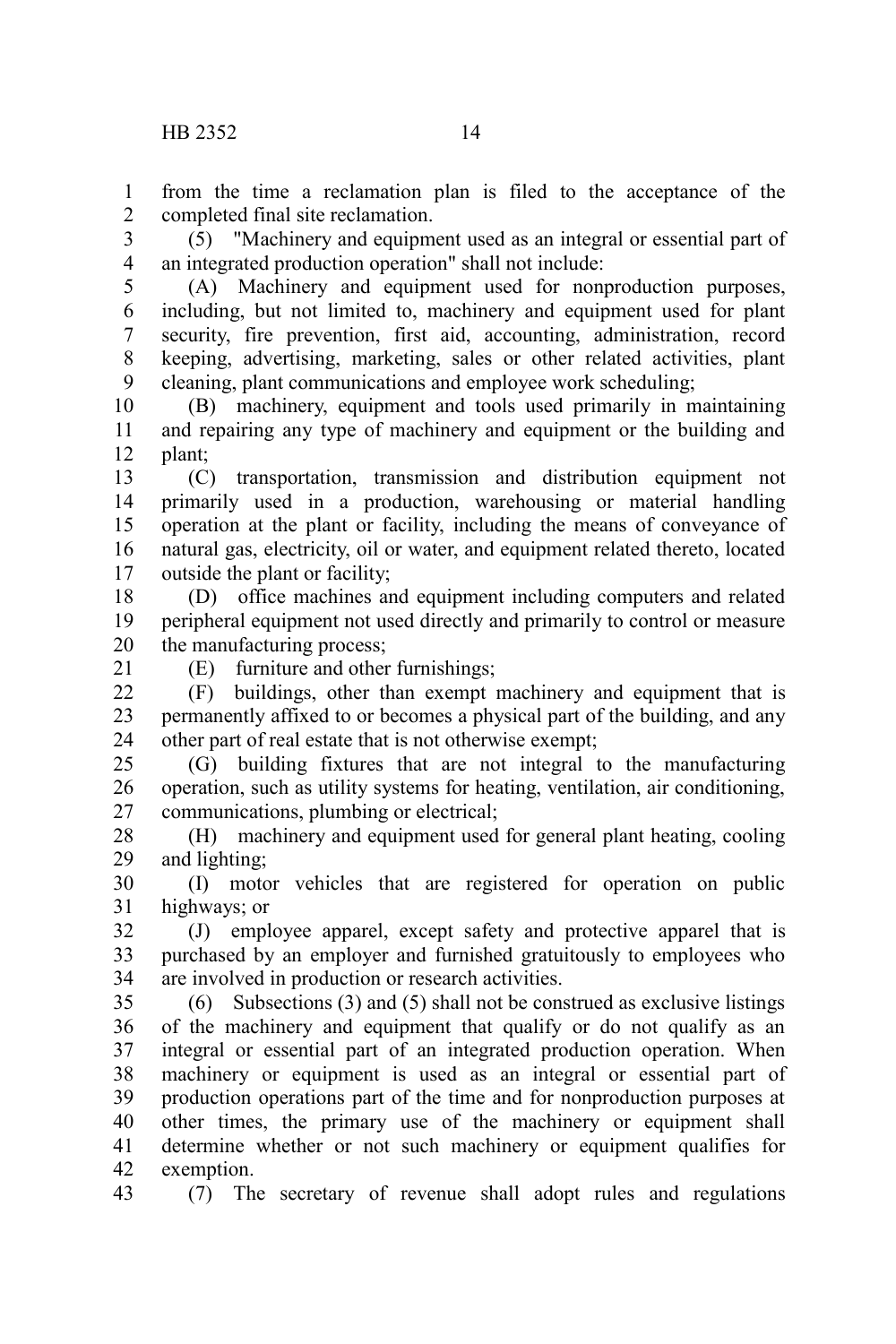necessary to administer the provisions of this subsection; 1

(ll) all sales of educational materials purchased for distribution to the public at no charge by a nonprofit corporation organized for the purpose of encouraging, fostering and conducting programs for the improvement of public health, except that for taxable years commencing after December 31, 2013, this subsection shall not apply to any sales of such materials purchased by a nonprofit corporation which performs any abortion, as defined in K.S.A. 65-6701, and amendments thereto; 2 3 4 5 6 7 8

(mm) all sales of seeds and tree seedlings; fertilizers, insecticides, herbicides, germicides, pesticides and fungicides; and services, purchased and used for the purpose of producing plants in order to prevent soil erosion on land devoted to agricultural use; 9 10 11 12

(nn) except as otherwise provided in this act, all sales of services rendered by an advertising agency or licensed broadcast station or any member, agent or employee thereof; 13 14 15

(oo) all sales of tangible personal property purchased by a community action group or agency for the exclusive purpose of repairing or weatherizing housing occupied by low-income individuals; 16 17 18

(pp) all sales of drill bits and explosives actually utilized in the exploration and production of oil or gas; 19 20

(qq) all sales of tangible personal property and services purchased by a nonprofit museum or historical society or any combination thereof, including a nonprofit organization that is organized for the purpose of stimulating public interest in the exploration of space by providing educational information, exhibits and experiences, that is exempt from federal income taxation pursuant to section  $501(c)(3)$  of the federal internal revenue code of 1986; 21 22 23 24 25 26 27

(rr) all sales of tangible personal property that will admit the purchaser thereof to any annual event sponsored by a nonprofit organization that is exempt from federal income taxation pursuant to section 501(c)(3) of the federal internal revenue code of 1986, except that for taxable years commencing after December 31, 2013, this subsection shall not apply to any sales of such tangible personal property purchased by a nonprofit organization which performs any abortion, as defined in K.S.A. 65-6701, and amendments thereto; 28 29 30 31 32 33 34 35

(ss) all sales of tangible personal property and services purchased by a public broadcasting station licensed by the federal communications commission as a noncommercial educational television or radio station; 36 37 38

(tt) all sales of tangible personal property and services purchased by or on behalf of a not-for-profit corporation that is exempt from federal income taxation pursuant to section  $501(c)(3)$  of the federal internal revenue code of 1986, for the sole purpose of constructing a Kansas Korean War memorial; 39 40 41 42 43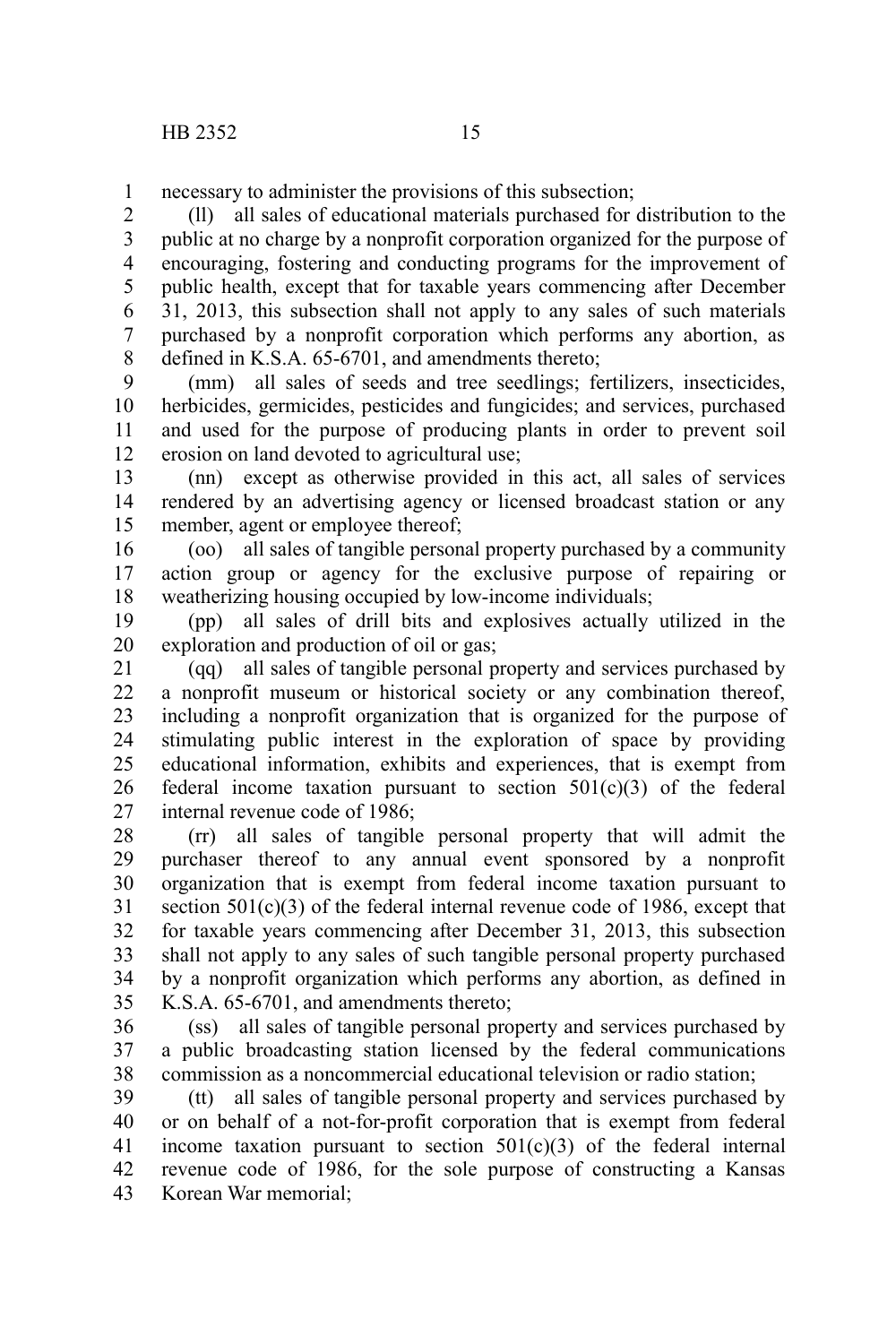(uu) all sales of tangible personal property and services purchased by or on behalf of any rural volunteer fire-fighting organization for use exclusively in the performance of its duties and functions; 1 2 3

(vv) all sales of tangible personal property purchased by any of the following organizations that are exempt from federal income taxation pursuant to section  $501(c)(3)$  of the federal internal revenue code of 1986, for the following purposes, and all sales of any such property by or on behalf of any such organization for any such purpose: 4 5 6 7 8

(1) The American heart association, Kansas affiliate, inc. for the purposes of providing education, training, certification in emergency cardiac care, research and other related services to reduce disability and death from cardiovascular diseases and stroke; 9 10 11 12

(2) the Kansas alliance for the mentally ill, inc. for the purpose of advocacy for persons with mental illness and to education, research and support for their families; 13 14 15

(3) the Kansas mental illness awareness council for the purposes of advocacy for persons who are mentally ill and for education, research and support for them and their families: 16 17 18

(4) the American diabetes association Kansas affiliate, inc. for the purpose of eliminating diabetes through medical research, public education focusing on disease prevention and education, patient education including information on coping with diabetes, and professional education and training; 19 20 21 22 23

(5) the American lung association of Kansas, inc. for the purpose of eliminating all lung diseases through medical research, public education including information on coping with lung diseases, professional education and training related to lung disease and other related services to reduce the incidence of disability and death due to lung disease; 24 25 26 27 28

(6) the Kansas chapters of the Alzheimer's disease and related disorders association, inc. for the purpose of providing assistance and support to persons in Kansas with Alzheimer's disease, and their families and caregivers; 29 30 31 32

(7) the Kansas chapters of the Parkinson's disease association for the purpose of eliminating Parkinson's disease through medical research and public and professional education related to such disease; 33 34 35

(8) the national kidney foundation of Kansas and western Missouri for the purpose of eliminating kidney disease through medical research and public and private education related to such disease; 36 37 38

(9) the heartstrings community foundation for the purpose of providing training, employment and activities for adults with developmental disabilities; 39 40 41

(10) the cystic fibrosis foundation, heart of America chapter, for the purposes of assuring the development of the means to cure and control 42 43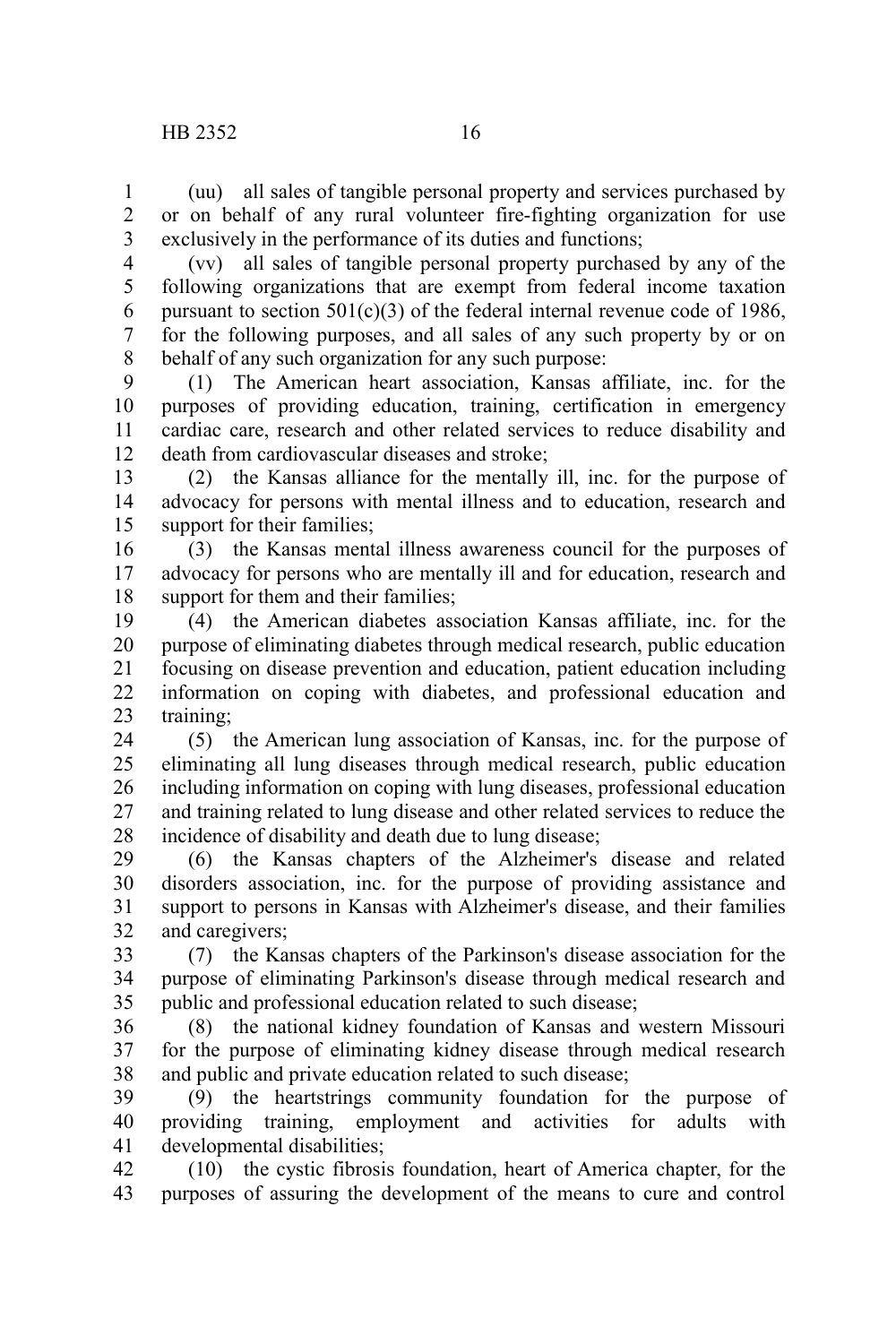cystic fibrosis and improving the quality of life for those with the disease; 1

(11) the spina bifida association of Kansas for the purpose of providing financial, educational and practical aid to families and individuals with spina bifida. Such aid includes, but is not limited to, funding for medical devices, counseling and medical educational opportunities; 2 3 4 5 6

(12) the CHWC, Inc., for the purpose of rebuilding urban core neighborhoods through the construction of new homes, acquiring and renovating existing homes and other related activities, and promoting economic development in such neighborhoods; 7 8 9 10

(13) the cross-lines cooperative council for the purpose of providing social services to low income individuals and families; 11 12

(14) the dreams work, inc., for the purpose of providing young adult day services to individuals with developmental disabilities and assisting families in avoiding institutional or nursing home care for a developmentally disabled member of their family; 13 14 15 16

(15) the KSDS, Inc., for the purpose of promoting the independence and inclusion of people with disabilities as fully participating and contributing members of their communities and society through the training and providing of guide and service dogs to people with disabilities, and providing disability education and awareness to the general public; 17 18 19 20 21 22

(16) the lyme association of greater Kansas City, Inc., for the purpose of providing support to persons with lyme disease and public education relating to the prevention, treatment and cure of lyme disease; 23 24 25

(17) the dream factory, inc., for the purpose of granting the dreams of children with critical and chronic illnesses; 26 27

(18) the Ottawa Suzuki strings, inc., for the purpose of providing students and families with education and resources necessary to enable each child to develop fine character and musical ability to the fullest potential; 28 29 30 31

(19) the international association of lions clubs for the purpose of creating and fostering a spirit of understanding among all people for humanitarian needs by providing voluntary services through community involvement and international cooperation; 32 33 34 35

(20) the Johnson county young matrons, inc., for the purpose of promoting a positive future for members of the community through volunteerism, financial support and education through the efforts of an all volunteer organization; 36 37 38 39

(21) the American cancer society, inc., for the purpose of eliminating cancer as a major health problem by preventing cancer, saving lives and diminishing suffering from cancer, through research, education, advocacy and service; 40 41 42 43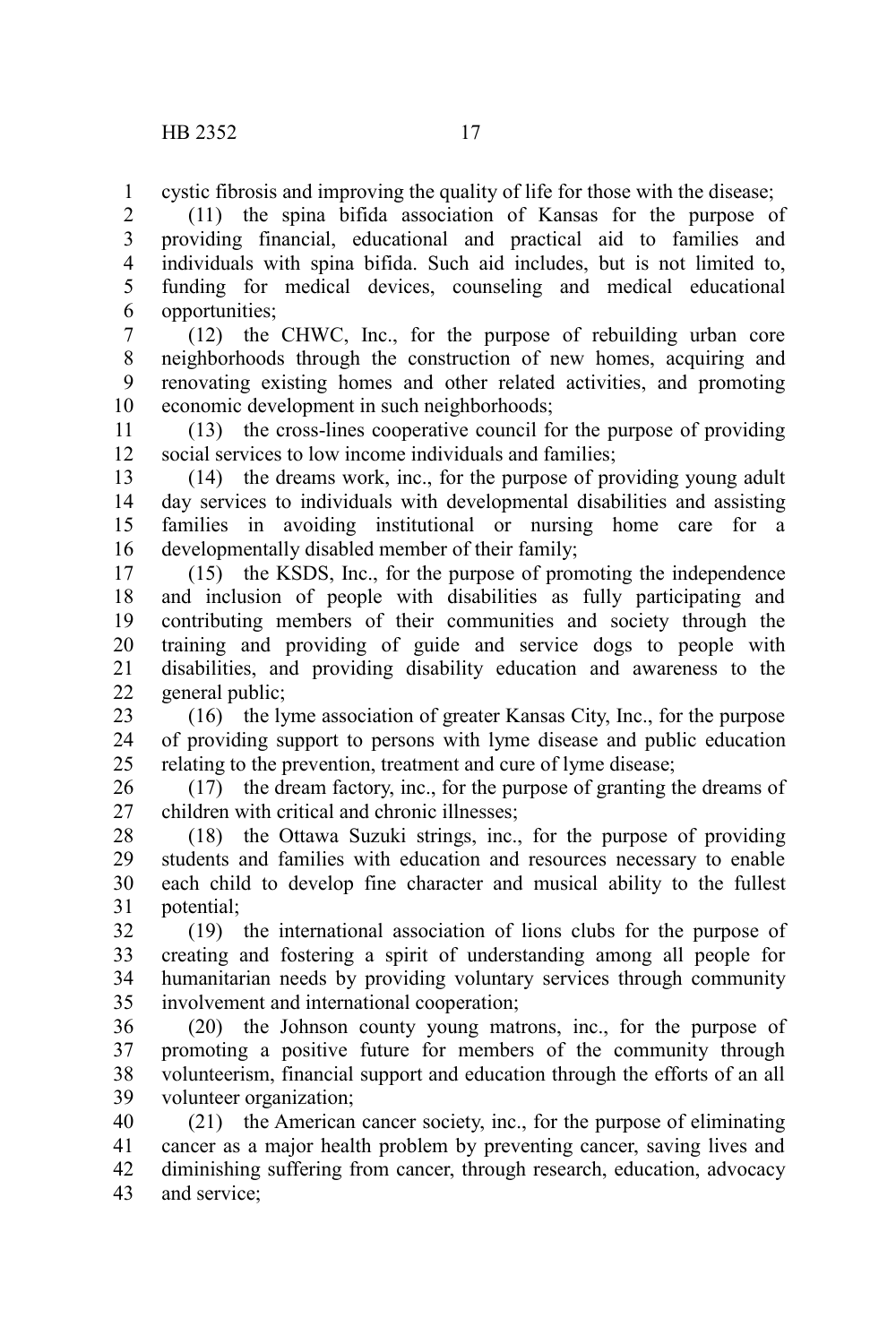(22) the community services of Shawnee, inc., for the purpose of providing food and clothing to those in need; 1 2

- (23) the angel babies association, for the purpose of providing assistance, support and items of necessity to teenage mothers and their babies; and 3 4 5
- (24) the Kansas fairgrounds foundation for the purpose of the preservation, renovation and beautification of the Kansas state fairgrounds; 6 7

(ww) all sales of tangible personal property purchased by the habitat for humanity for the exclusive use of being incorporated within a housing project constructed by such organization; 8 9 10

(xx) all sales of tangible personal property and services purchased by a nonprofit zoo that is exempt from federal income taxation pursuant to section 501(c)(3) of the federal internal revenue code of 1986, or on behalf of such zoo by an entity itself exempt from federal income taxation pursuant to section  $501(c)(3)$  of the federal internal revenue code of 1986 contracted with to operate such zoo and all sales of tangible personal property or services purchased by a contractor for the purpose of constructing, equipping, reconstructing, maintaining, repairing, enlarging, furnishing or remodeling facilities for any nonprofit zoo that would be exempt from taxation under the provisions of this section if purchased directly by such nonprofit zoo or the entity operating such zoo. Nothing in this subsection shall be deemed to exempt the purchase of any construction machinery, equipment or tools used in the constructing, equipping, reconstructing, maintaining, repairing, enlarging, furnishing or remodeling facilities for any nonprofit zoo. When any nonprofit zoo shall contract for the purpose of constructing, equipping, reconstructing, maintaining, repairing, enlarging, furnishing or remodeling facilities, it shall obtain from the state and furnish to the contractor an exemption certificate for the project involved, and the contractor may purchase materials for incorporation in such project. The contractor shall furnish the number of such certificate to all suppliers from whom such purchases are made, and such suppliers shall execute invoices covering the same bearing the number of such certificate. Upon completion of the project the contractor shall furnish to the nonprofit zoo concerned a sworn statement, on a form to be provided by the director of taxation, that all purchases so made were entitled to exemption under this subsection. All invoices shall be held by the contractor for a period of five years and shall be subject to audit by the director of taxation. If any materials purchased under such a certificate are found not to have been incorporated in the building or other project or not to have been returned for credit or the sales or compensating tax otherwise imposed upon such materials that will not be so incorporated in the building or other project reported and paid by such contractor to the director of taxation not later than the  $20<sup>th</sup>$  day of the month following the 11 12 13 14 15 16 17 18 19 20 21 22 23 24 25 26 27 28 29 30 31 32 33 34 35 36 37 38 39 40 41 42 43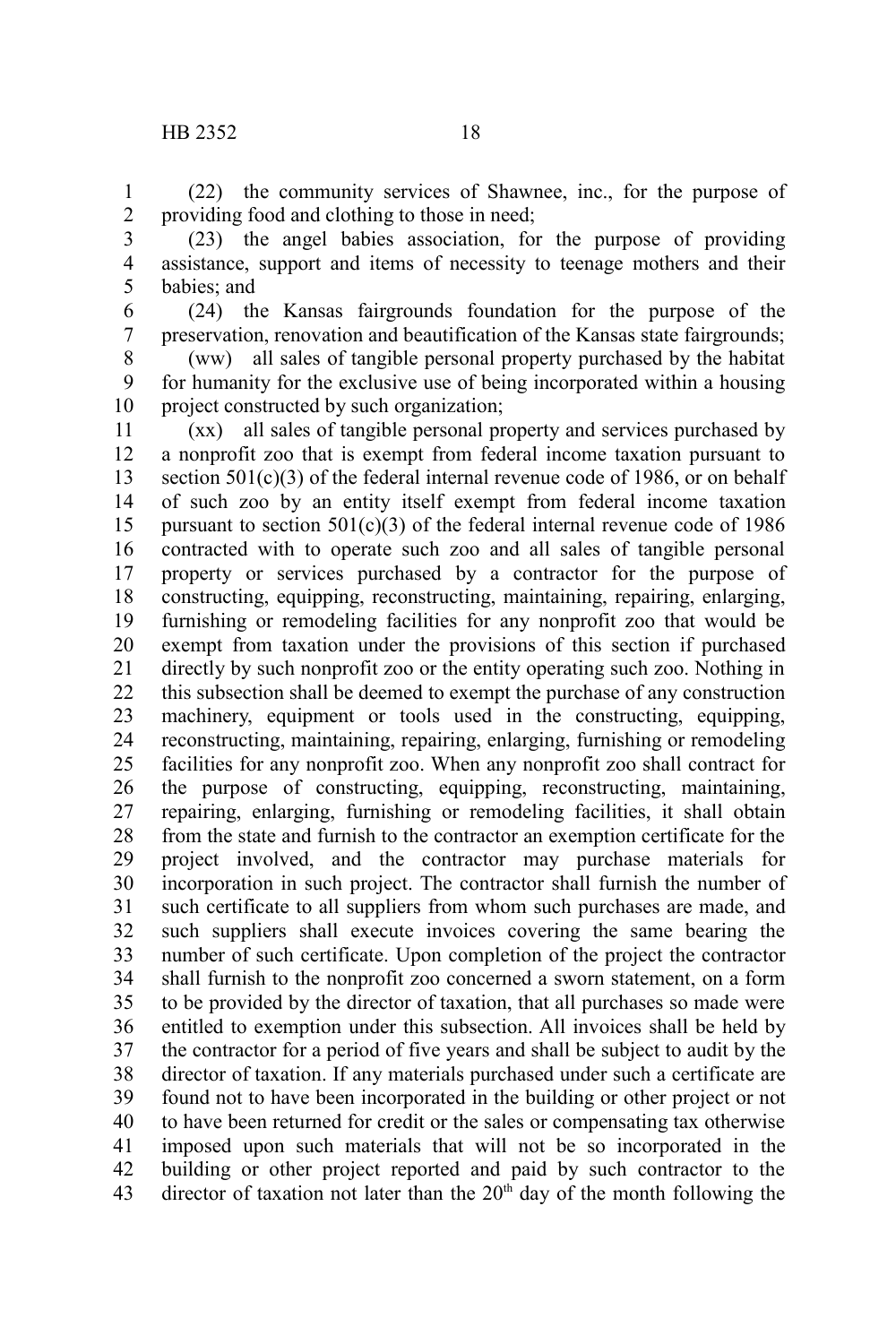close of the month in which it shall be determined that such materials will not be used for the purpose for which such certificate was issued, the nonprofit zoo concerned shall be liable for tax on all materials purchased for the project, and upon payment thereof it may recover the same from the contractor together with reasonable attorney fees. Any contractor or any agent, employee or subcontractor thereof, who shall use or otherwise dispose of any materials purchased under such a certificate for any purpose other than that for which such a certificate is issued without the payment of the sales or compensating tax otherwise imposed upon such materials, shall be guilty of a misdemeanor and, upon conviction therefor, shall be subject to the penalties provided for in K.S.A. 79-3615(h), and amendments thereto; 1 2 3 4 5 6 7 8 9 10 11 12

(yy) all sales of tangible personal property and services purchased by a parent-teacher association or organization, and all sales of tangible personal property by or on behalf of such association or organization; 13 14 15

(zz) all sales of machinery and equipment purchased by over-the-air, free access radio or television station that is used directly and primarily for the purpose of producing a broadcast signal or is such that the failure of the machinery or equipment to operate would cause broadcasting to cease. For purposes of this subsection, machinery and equipment shall include, but not be limited to, that required by rules and regulations of the federal communications commission, and all sales of electricity which are essential or necessary for the purpose of producing a broadcast signal or is such that the failure of the electricity would cause broadcasting to cease; 16 17 18 19 20 21 22 23 24

(aaa) all sales of tangible personal property and services purchased by a religious organization that is exempt from federal income taxation pursuant to section  $501(c)(3)$  of the federal internal revenue code, and used exclusively for religious purposes, and all sales of tangible personal property or services purchased by a contractor for the purpose of constructing, equipping, reconstructing, maintaining, repairing, enlarging, furnishing or remodeling facilities for any such organization that would be exempt from taxation under the provisions of this section if purchased directly by such organization. Nothing in this subsection shall be deemed to exempt the purchase of any construction machinery, equipment or tools used in the constructing, equipping, reconstructing, maintaining, repairing, enlarging, furnishing or remodeling facilities for any such organization. When any such organization shall contract for the purpose of constructing, equipping, reconstructing, maintaining, repairing, enlarging, furnishing or remodeling facilities, it shall obtain from the state and furnish to the contractor an exemption certificate for the project involved, and the contractor may purchase materials for incorporation in such project. The contractor shall furnish the number of such certificate to all suppliers from whom such purchases are made, and such suppliers shall execute invoices 25 26 27 28 29 30 31 32 33 34 35 36 37 38 39 40 41 42 43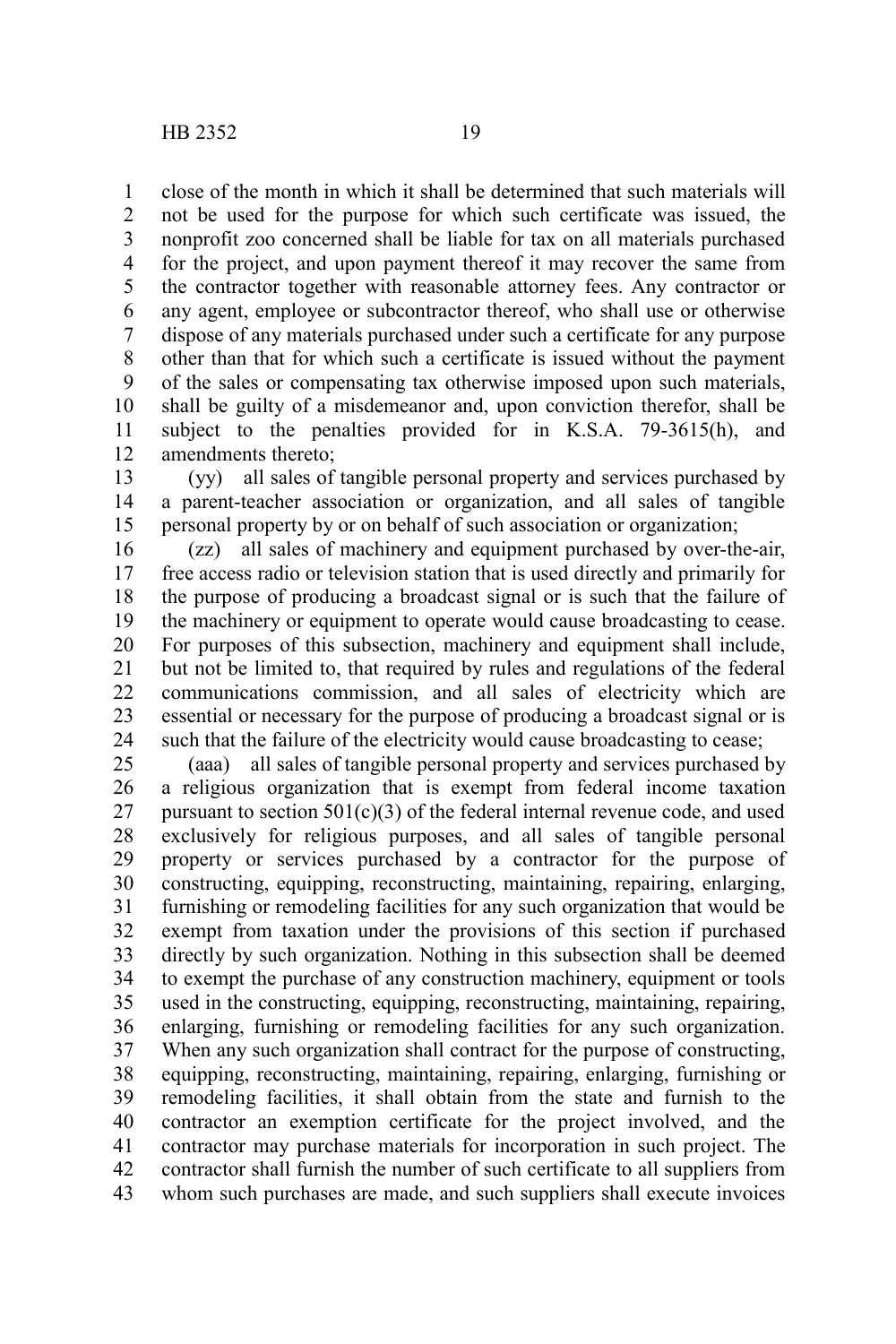covering the same bearing the number of such certificate. Upon completion of the project the contractor shall furnish to such organization concerned a sworn statement, on a form to be provided by the director of taxation, that all purchases so made were entitled to exemption under this subsection. All invoices shall be held by the contractor for a period of five years and shall be subject to audit by the director of taxation. If any materials purchased under such a certificate are found not to have been incorporated in the building or other project or not to have been returned for credit or the sales or compensating tax otherwise imposed upon such materials that will not be so incorporated in the building or other project reported and paid by such contractor to the director of taxation not later than the  $20<sup>th</sup>$  day of the month following the close of the month in which it shall be determined that such materials will not be used for the purpose for which such certificate was issued, such organization concerned shall be liable for tax on all materials purchased for the project, and upon payment thereof it may recover the same from the contractor together with reasonable attorney fees. Any contractor or any agent, employee or subcontractor thereof, who shall use or otherwise dispose of any materials purchased under such a certificate for any purpose other than that for which such a certificate is issued without the payment of the sales or compensating tax otherwise imposed upon such materials, shall be guilty of a misdemeanor and, upon conviction therefor, shall be subject to the penalties provided for in K.S.A. 79-3615(h), and amendments thereto. Sales tax paid on and after July 1, 1998, but prior to the effective date of this act upon the gross receipts received from any sale exempted by the amendatory provisions of this subsection shall be refunded. Each claim for a sales tax refund shall be verified and submitted to the director of taxation upon forms furnished by the director and shall be accompanied by any additional documentation required by the director. The director shall review each claim and shall refund that amount of sales tax paid as determined under the provisions of this subsection. All refunds shall be paid from the sales tax refund fund upon warrants of the director of accounts and reports pursuant to vouchers approved by the director or the director's designee; 1 2 3 4 5 6 7 8 9 10 11 12 13 14 15 16 17 18 19 20 21 22 23 24 25 26 27 28 29 30 31 32 33 34

(bbb) all sales of food for human consumption by an organization that is exempt from federal income taxation pursuant to section  $501(c)(3)$  of the federal internal revenue code of 1986, pursuant to a food distribution program that offers such food at a price below cost in exchange for the performance of community service by the purchaser thereof; 35 36 37 38 39

(ccc) on and after July 1, 1999, all sales of tangible personal property and services purchased by a primary care clinic or health center the primary purpose of which is to provide services to medically underserved individuals and families, and that is exempt from federal income taxation 40 41 42 43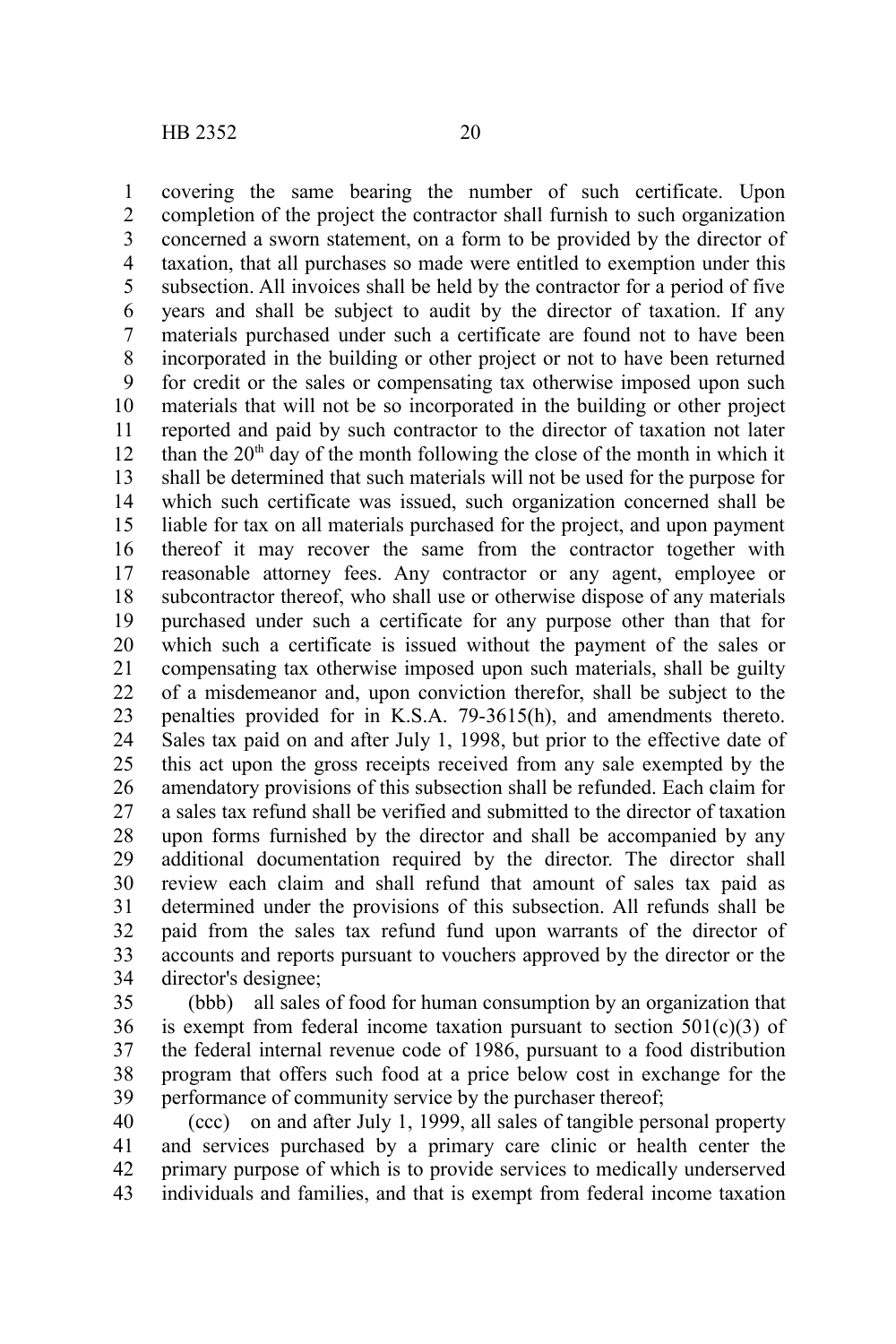pursuant to section  $501(c)(3)$  of the federal internal revenue code, and all sales of tangible personal property or services purchased by a contractor for the purpose of constructing, equipping, reconstructing, maintaining, repairing, enlarging, furnishing or remodeling facilities for any such clinic or center that would be exempt from taxation under the provisions of this section if purchased directly by such clinic or center, except that for taxable years commencing after December 31, 2013, this subsection shall not apply to any sales of such tangible personal property and services purchased by a primary care clinic or health center which performs any abortion, as defined in K.S.A. 65-6701, and amendments thereto. Nothing in this subsection shall be deemed to exempt the purchase of any construction machinery, equipment or tools used in the constructing, equipping, reconstructing, maintaining, repairing, enlarging, furnishing or remodeling facilities for any such clinic or center. When any such clinic or center shall contract for the purpose of constructing, equipping, reconstructing, maintaining, repairing, enlarging, furnishing or remodeling facilities, it shall obtain from the state and furnish to the contractor an exemption certificate for the project involved, and the contractor may purchase materials for incorporation in such project. The contractor shall furnish the number of such certificate to all suppliers from whom such purchases are made, and such suppliers shall execute invoices covering the same bearing the number of such certificate. Upon completion of the project the contractor shall furnish to such clinic or center concerned a sworn statement, on a form to be provided by the director of taxation, that all purchases so made were entitled to exemption under this subsection. All invoices shall be held by the contractor for a period of five years and shall be subject to audit by the director of taxation. If any materials purchased under such a certificate are found not to have been incorporated in the building or other project or not to have been returned for credit or the sales or compensating tax otherwise imposed upon such materials that will not be so incorporated in the building or other project reported and paid by such contractor to the director of taxation not later than the  $20<sup>th</sup>$ day of the month following the close of the month in which it shall be determined that such materials will not be used for the purpose for which such certificate was issued, such clinic or center concerned shall be liable for tax on all materials purchased for the project, and upon payment thereof it may recover the same from the contractor together with reasonable attorney fees. Any contractor or any agent, employee or subcontractor thereof, who shall use or otherwise dispose of any materials purchased under such a certificate for any purpose other than that for which such a certificate is issued without the payment of the sales or compensating tax otherwise imposed upon such materials, shall be guilty of a misdemeanor and, upon conviction therefor, shall be subject to the 1 2 3 4 5 6 7 8 9 10 11 12 13 14 15 16 17 18 19 20 21 22 23 24 25 26 27 28 29 30 31 32 33 34 35 36 37 38 39 40 41 42 43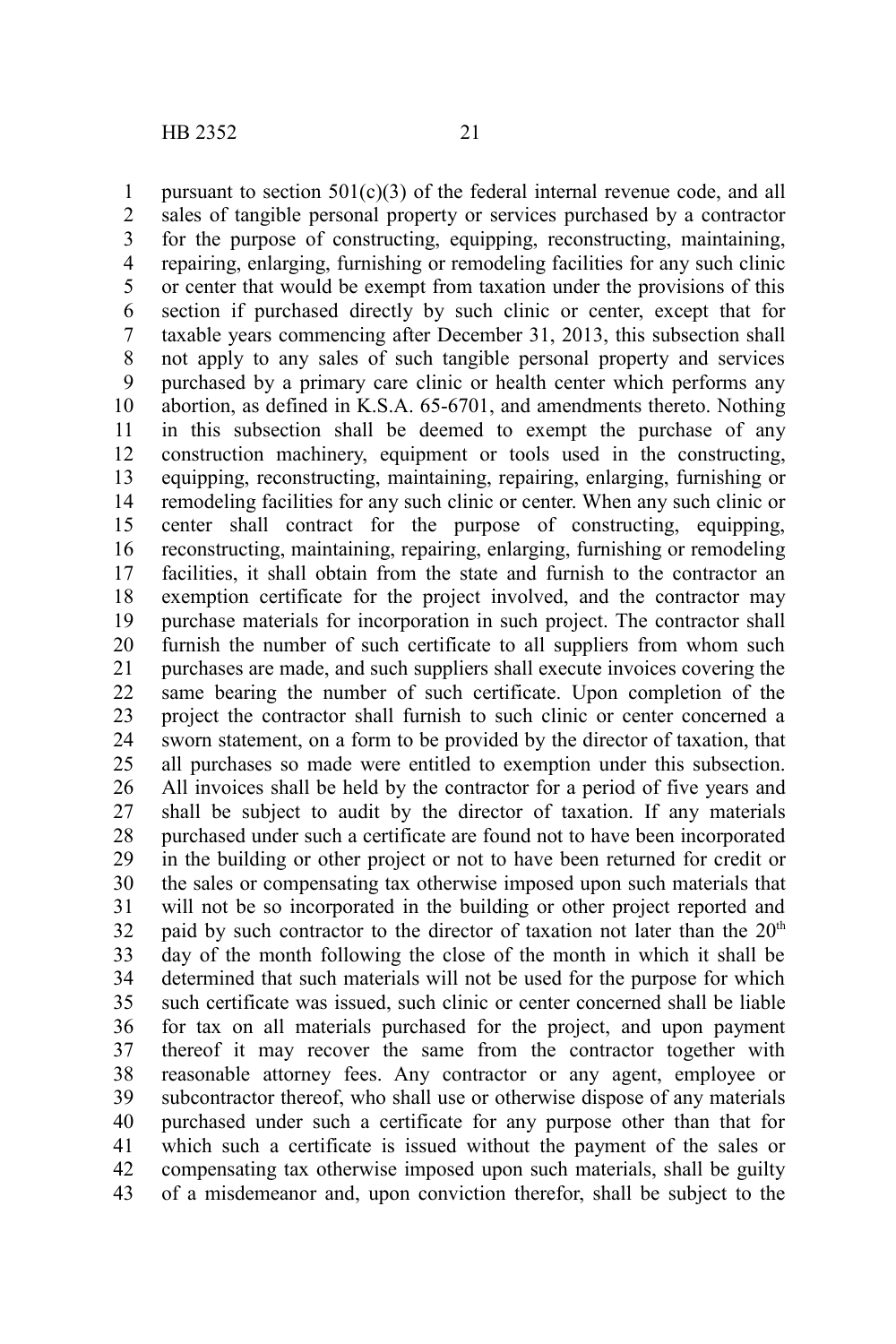penalties provided for in K.S.A. 79-3615(h), and amendments thereto; 1

(ddd) on and after January 1, 1999, and before January 1, 2000, all sales of materials and services purchased by any class II or III railroad as classified by the federal surface transportation board for the construction, renovation, repair or replacement of class II or III railroad track and facilities used directly in interstate commerce. In the event any such track or facility for which materials and services were purchased sales tax exempt is not operational for five years succeeding the allowance of such exemption, the total amount of sales tax that would have been payable except for the operation of this subsection shall be recouped in accordance with rules and regulations adopted for such purpose by the secretary of revenue; 2 3 4 5 6 7 8 9 10 11 12

(eee) on and after January 1, 1999, and before January 1, 2001, all sales of materials and services purchased for the original construction, reconstruction, repair or replacement of grain storage facilities, including railroad sidings providing access thereto; 13 14 15 16

(fff) all sales of material handling equipment, racking systems and other related machinery and equipment that is used for the handling, movement or storage of tangible personal property in a warehouse or distribution facility in this state; all sales of installation, repair and maintenance services performed on such machinery and equipment; and all sales of repair and replacement parts for such machinery and equipment. For purposes of this subsection, a warehouse or distribution facility means a single, fixed location that consists of buildings or structures in a contiguous area where storage or distribution operations are conducted that are separate and apart from the business' retail operations, if any, and that do not otherwise qualify for exemption as occurring at a manufacturing or processing plant or facility. Material handling and storage equipment shall include aeration, dust control, cleaning, handling and other such equipment that is used in a public grain warehouse or other commercial grain storage facility, whether used for grain handling, grain storage, grain refining or processing, or other grain treatment operation; 17 18 19 20 21 22 23 24 25 26 27 28 29 30 31 32

(ggg) all sales of tangible personal property and services purchased by or on behalf of the Kansas academy of science, which is exempt from federal income taxation pursuant to section  $501(c)(3)$  of the federal internal revenue code of 1986, and used solely by such academy for the preparation, publication and dissemination of education materials; 33 34 35 36 37

(hhh) all sales of tangible personal property and services purchased by or on behalf of all domestic violence shelters that are member agencies of the Kansas coalition against sexual and domestic violence; 38 39 40

(iii) all sales of personal property and services purchased by an organization that is exempt from federal income taxation pursuant to section  $501(c)(3)$  of the federal internal revenue code of 1986, and such 41 42 43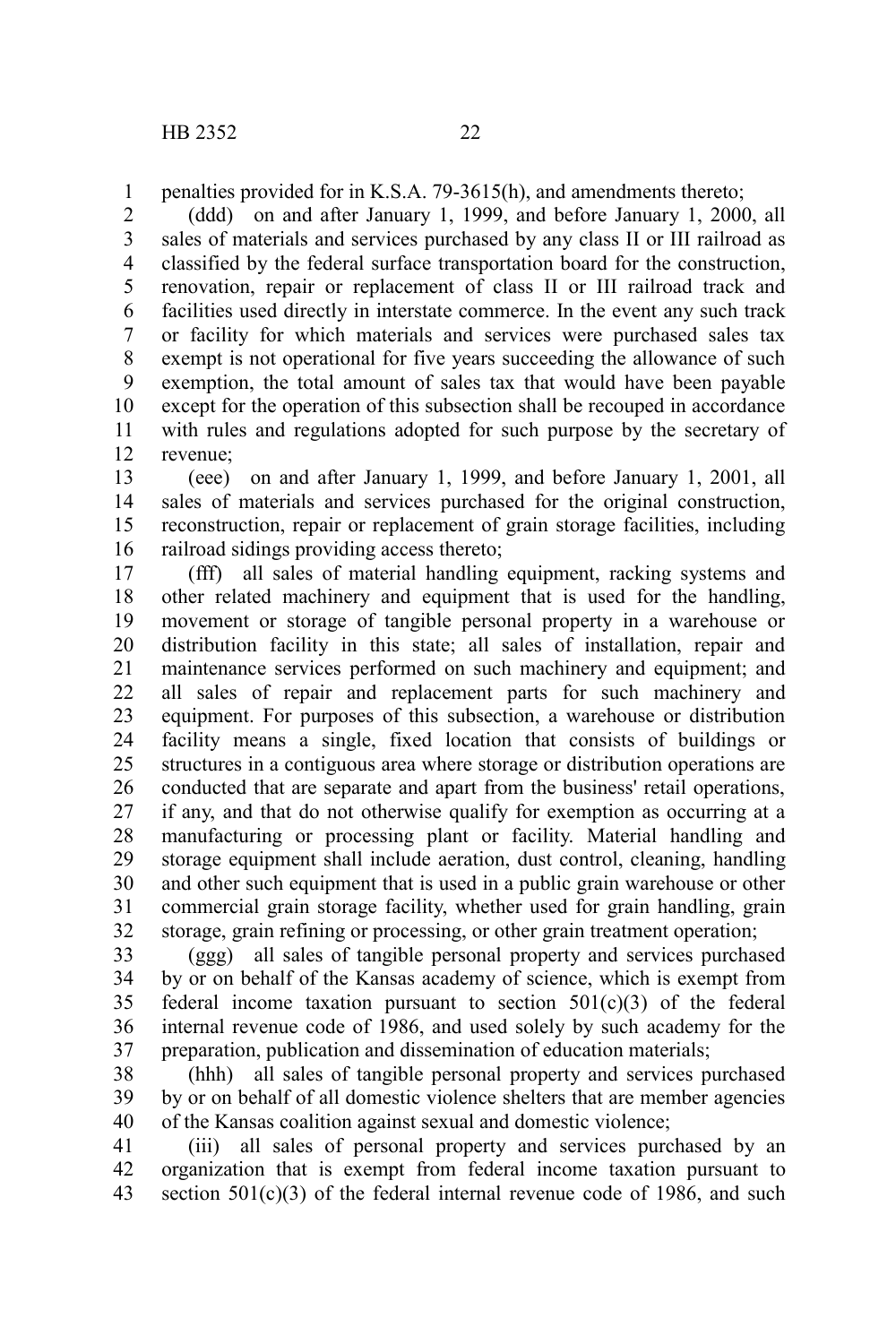personal property and services are used by any such organization in the collection, storage and distribution of food products to nonprofit organizations that distribute such food products to persons pursuant to a food distribution program on a charitable basis without fee or charge, and all sales of tangible personal property or services purchased by a contractor for the purpose of constructing, equipping, reconstructing, maintaining, repairing, enlarging, furnishing or remodeling facilities used for the collection and storage of such food products for any such organization which is exempt from federal income taxation pursuant to section  $501(c)(3)$  of the federal internal revenue code of 1986, that would be exempt from taxation under the provisions of this section if purchased directly by such organization. Nothing in this subsection shall be deemed to exempt the purchase of any construction machinery, equipment or tools used in the constructing, equipping, reconstructing, maintaining, repairing, enlarging, furnishing or remodeling facilities for any such organization. When any such organization shall contract for the purpose of constructing, equipping, reconstructing, maintaining, repairing, enlarging, furnishing or remodeling facilities, it shall obtain from the state and furnish to the contractor an exemption certificate for the project involved, and the contractor may purchase materials for incorporation in such project. The contractor shall furnish the number of such certificate to all suppliers from whom such purchases are made, and such suppliers shall execute invoices covering the same bearing the number of such certificate. Upon completion of the project the contractor shall furnish to such organization concerned a sworn statement, on a form to be provided by the director of taxation, that all purchases so made were entitled to exemption under this subsection. All invoices shall be held by the contractor for a period of five years and shall be subject to audit by the director of taxation. If any materials purchased under such a certificate are found not to have been incorporated in such facilities or not to have been returned for credit or the sales or compensating tax otherwise imposed upon such materials that will not be so incorporated in such facilities reported and paid by such contractor to the director of taxation not later than the  $20<sup>th</sup>$  day of the month following the close of the month in which it shall be determined that such materials will not be used for the purpose for which such certificate was issued, such organization concerned shall be liable for tax on all materials purchased for the project, and upon payment thereof it may recover the same from the contractor together with reasonable attorney fees. Any contractor or any agent, employee or subcontractor thereof, who shall use or otherwise dispose of any materials purchased under such a certificate for any purpose other than that for which such a certificate is issued without the payment of the sales or compensating tax otherwise imposed upon such materials, shall be guilty of a misdemeanor 1 2 3 4 5 6 7 8 9 10 11 12 13 14 15 16 17 18 19 20 21 22 23 24 25 26 27 28 29 30 31 32 33 34 35 36 37 38 39 40 41 42 43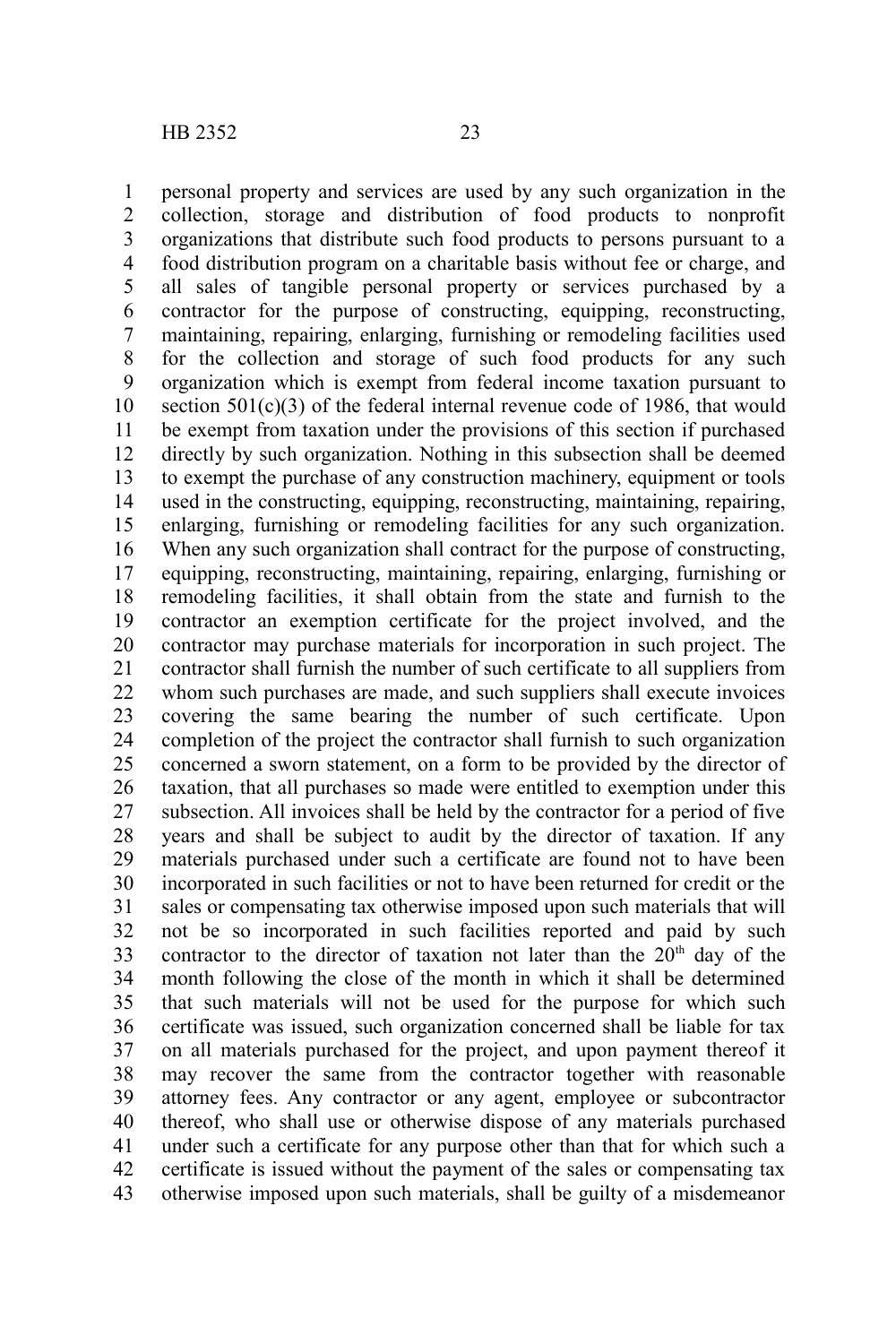and, upon conviction therefor, shall be subject to the penalties provided for 1

in K.S.A. 79-3615(h), and amendments thereto. Sales tax paid on and after July 1, 2005, but prior to the effective date of this act upon the gross receipts received from any sale exempted by the amendatory provisions of this subsection shall be refunded. Each claim for a sales tax refund shall be verified and submitted to the director of taxation upon forms furnished by the director and shall be accompanied by any additional documentation required by the director. The director shall review each claim and shall refund that amount of sales tax paid as determined under the provisions of this subsection. All refunds shall be paid from the sales tax refund fund upon warrants of the director of accounts and reports pursuant to vouchers approved by the director or the director's designee; 2 3 4 5 6 7 8 9 10 11 12

(iii) all sales of dietary supplements dispensed pursuant to a prescription order by a licensed practitioner or a mid-level practitioner as defined by K.S.A. 65-1626, and amendments thereto. As used in this subsection, "dietary supplement" means any product, other than tobacco, intended to supplement the diet that: (1) Contains one or more of the following dietary ingredients: A vitamin, a mineral, an herb or other botanical, an amino acid, a dietary substance for use by humans to supplement the diet by increasing the total dietary intake or a concentrate, metabolite, constituent, extract or combination of any such ingredient; (2) is intended for ingestion in tablet, capsule, powder, softgel, gelcap or liquid form, or if not intended for ingestion, in such a form, is not represented as conventional food and is not represented for use as a sole item of a meal or of the diet; and (3) is required to be labeled as a dietary supplement, identifiable by the supplemental facts box found on the label and as required pursuant to 21 C.F.R. § 101.36; 13 14 15 16 17 18 19 20 21 22 23 24 25 26 27

(lll) all sales of tangible personal property and services purchased by special olympics Kansas, inc. for the purpose of providing year-round sports training and athletic competition in a variety of olympic-type sports for individuals with intellectual disabilities by giving them continuing opportunities to develop physical fitness, demonstrate courage, experience joy and participate in a sharing of gifts, skills and friendship with their families, other special olympics athletes and the community, and activities provided or sponsored by such organization, and all sales of tangible personal property by or on behalf of any such organization; 28 29 30 31 32 33 34 35 36

(mmm) all sales of tangible personal property purchased by or on behalf of the Marillac center, inc., which is exempt from federal income taxation pursuant to section  $501(c)(3)$  of the federal internal revenue code, for the purpose of providing psycho-social-biological and special education services to children, and all sales of any such property by or on behalf of such organization for such purpose; 37 38 39 40 41 42

(nnn) all sales of tangible personal property and services purchased 43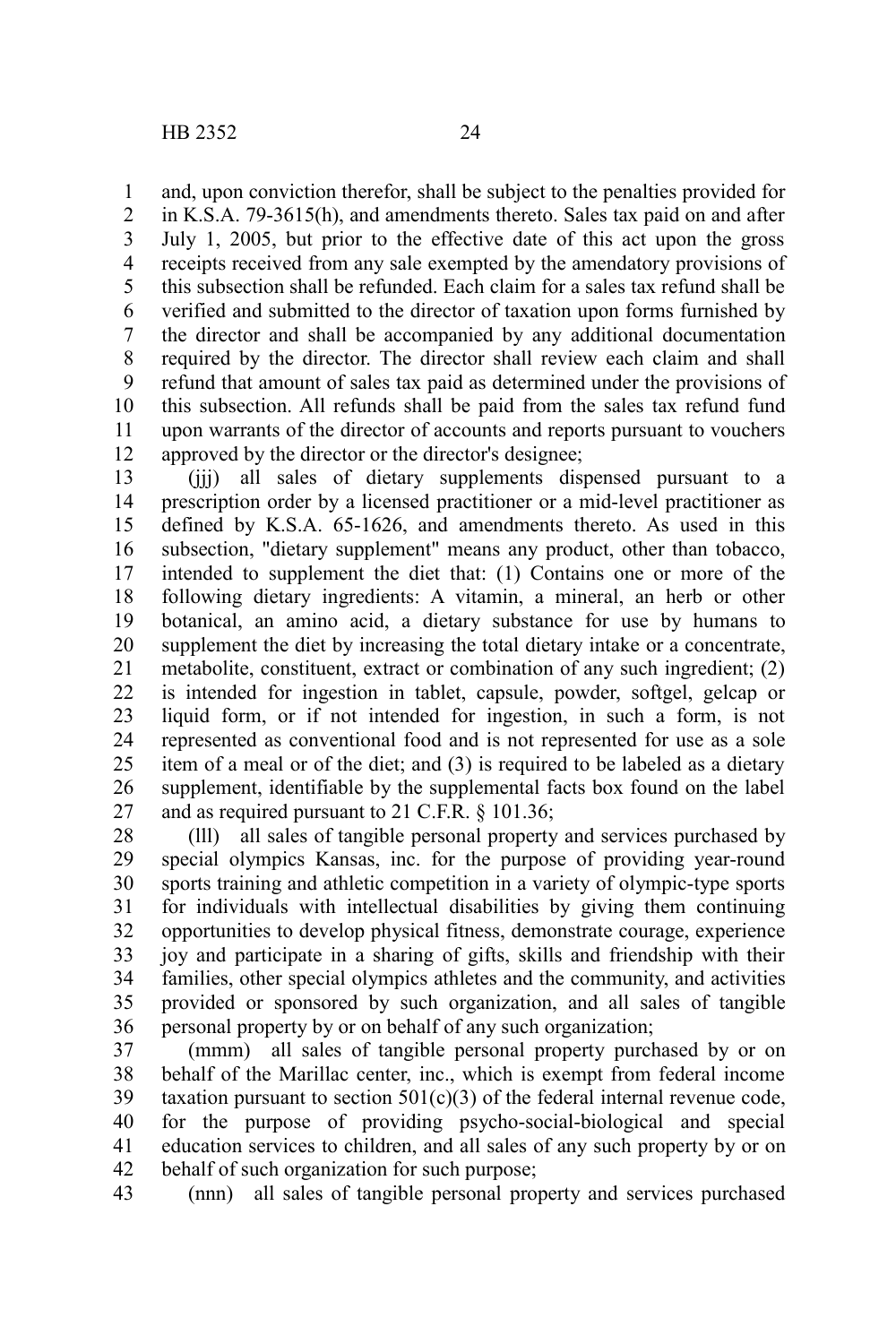by the west Sedgwick county-sunrise rotary club and sunrise charitable fund for the purpose of constructing a boundless playground which is an integrated, barrier free and developmentally advantageous play environment for children of all abilities and disabilities; 1 2 3 4

(ooo) all sales of tangible personal property by or on behalf of a public library serving the general public and supported in whole or in part with tax money or a not-for-profit organization whose purpose is to raise funds for or provide services or other benefits to any such public library; 5 6 7 8

(ppp) all sales of tangible personal property and services purchased by or on behalf of a homeless shelter that is exempt from federal income taxation pursuant to section  $501(c)(3)$  of the federal income tax code of 1986, and used by any such homeless shelter to provide emergency and transitional housing for individuals and families experiencing homelessness, and all sales of any such property by or on behalf of any such homeless shelter for any such purpose; 9 10 11 12 13 14 15

(qqq) all sales of tangible personal property and services purchased by TLC for children and families, inc., hereinafter referred to as TLC, which is exempt from federal income taxation pursuant to section 501(c) (3) of the federal internal revenue code of 1986, and such property and services are used for the purpose of providing emergency shelter and treatment for abused and neglected children as well as meeting additional critical needs for children, juveniles and family, and all sales of any such property by or on behalf of TLC for any such purpose; and all sales of tangible personal property or services purchased by a contractor for the purpose of constructing, maintaining, repairing, enlarging, furnishing or remodeling facilities for the operation of services for TLC for any such purpose that would be exempt from taxation under the provisions of this section if purchased directly by TLC. Nothing in this subsection shall be deemed to exempt the purchase of any construction machinery, equipment or tools used in the constructing, maintaining, repairing, enlarging, furnishing or remodeling such facilities for TLC. When TLC contracts for the purpose of constructing, maintaining, repairing, enlarging, furnishing or remodeling such facilities, it shall obtain from the state and furnish to the contractor an exemption certificate for the project involved, and the contractor may purchase materials for incorporation in such project. The contractor shall furnish the number of such certificate to all suppliers from whom such purchases are made, and such suppliers shall execute invoices covering the same bearing the number of such certificate. Upon completion of the project the contractor shall furnish to TLC a sworn statement, on a form to be provided by the director of taxation, that all purchases so made were entitled to exemption under this subsection. All invoices shall be held by the contractor for a period of five years and shall be subject to audit by the director of taxation. If any materials purchased 16 17 18 19 20 21 22 23 24 25 26 27 28 29 30 31 32 33 34 35 36 37 38 39 40 41 42 43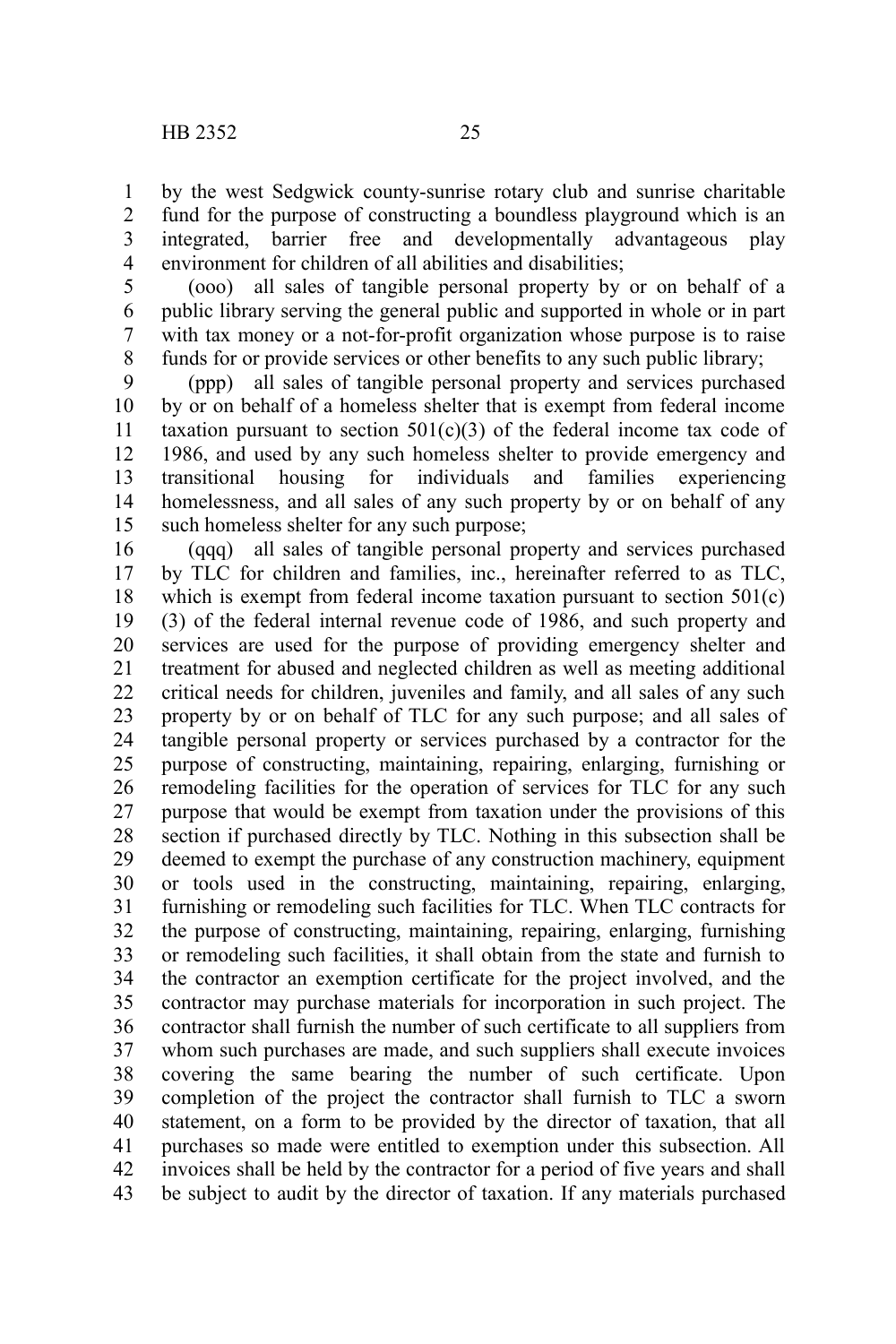under such a certificate are found not to have been incorporated in the building or other project or not to have been returned for credit or the sales or compensating tax otherwise imposed upon such materials that will not be so incorporated in the building or other project reported and paid by such contractor to the director of taxation not later than the  $20<sup>th</sup>$  day of the month following the close of the month in which it shall be determined that such materials will not be used for the purpose for which such certificate was issued, TLC shall be liable for tax on all materials purchased for the project, and upon payment thereof it may recover the same from the contractor together with reasonable attorney fees. Any contractor or any agent, employee or subcontractor thereof, who shall use or otherwise dispose of any materials purchased under such a certificate for any purpose other than that for which such a certificate is issued without the payment of the sales or compensating tax otherwise imposed upon such materials, shall be guilty of a misdemeanor and, upon conviction therefor, shall be subject to the penalties provided for in K.S.A. 79-3615(h), and amendments thereto; 1 2 3 4 5 6 7 8 9 10 11 12 13 14 15 16 17

(rrr) all sales of tangible personal property and services purchased by any county law library maintained pursuant to law and sales of tangible personal property and services purchased by an organization that would have been exempt from taxation under the provisions of this subsection if purchased directly by the county law library for the purpose of providing legal resources to attorneys, judges, students and the general public, and all sales of any such property by or on behalf of any such county law library; 18 19 20 21 22 23 24 25

(sss) all sales of tangible personal property and services purchased by catholic charities or youthville, hereinafter referred to as charitable family providers, which is exempt from federal income taxation pursuant to section  $501(c)(3)$  of the federal internal revenue code of 1986, and which such property and services are used for the purpose of providing emergency shelter and treatment for abused and neglected children as well as meeting additional critical needs for children, juveniles and family, and all sales of any such property by or on behalf of charitable family providers for any such purpose; and all sales of tangible personal property or services purchased by a contractor for the purpose of constructing, maintaining, repairing, enlarging, furnishing or remodeling facilities for the operation of services for charitable family providers for any such purpose which would be exempt from taxation under the provisions of this section if purchased directly by charitable family providers. Nothing in this subsection shall be deemed to exempt the purchase of any construction machinery, equipment or tools used in the constructing, maintaining, repairing, enlarging, furnishing or remodeling such facilities for charitable family providers. When charitable family providers contracts for the 26 27 28 29 30 31 32 33 34 35 36 37 38 39 40 41 42 43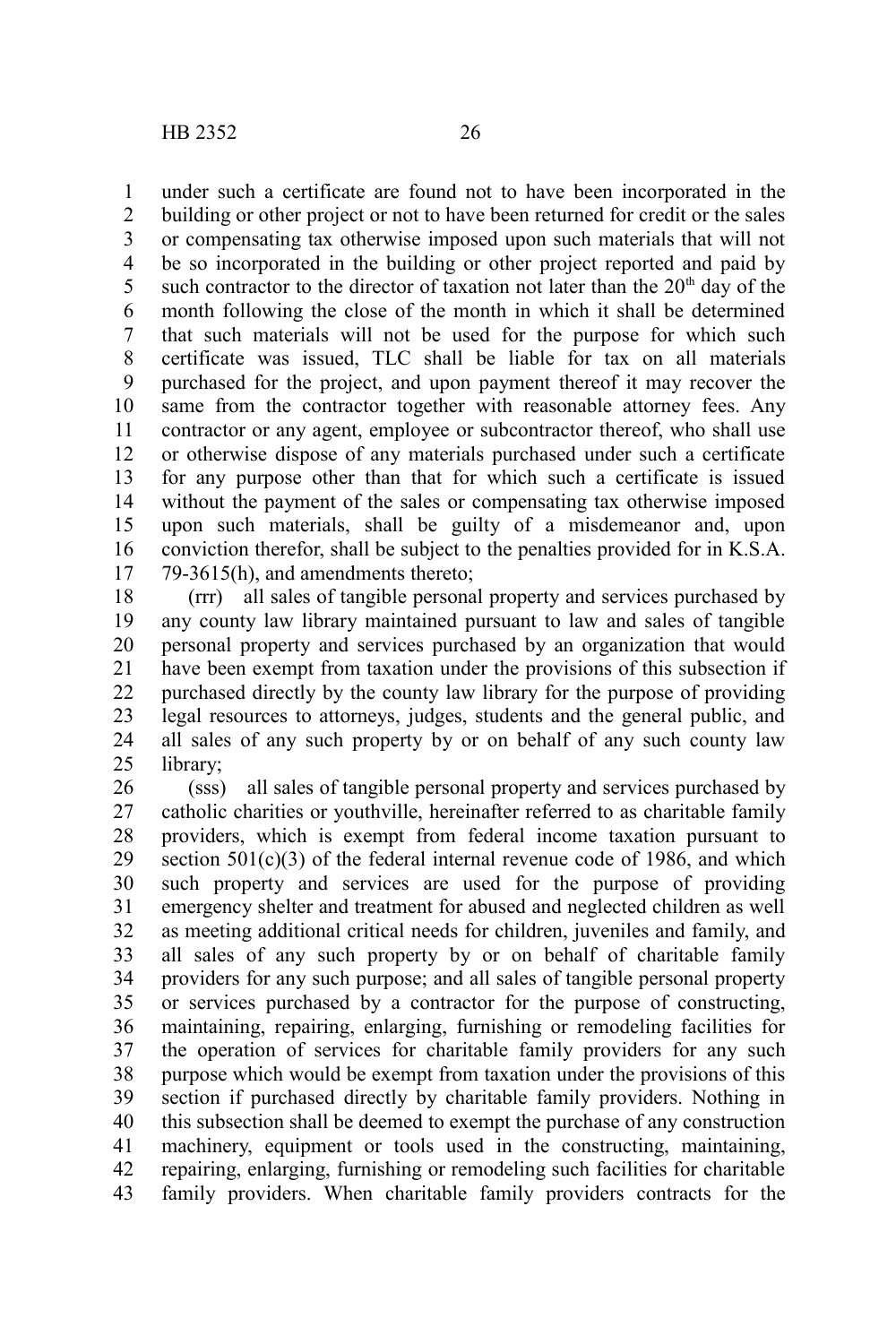purpose of constructing, maintaining, repairing, enlarging, furnishing or remodeling such facilities, it shall obtain from the state and furnish to the contractor an exemption certificate for the project involved, and the contractor may purchase materials for incorporation in such project. The contractor shall furnish the number of such certificate to all suppliers from whom such purchases are made, and such suppliers shall execute invoices covering the same bearing the number of such certificate. Upon completion of the project the contractor shall furnish to charitable family providers a sworn statement, on a form to be provided by the director of taxation, that all purchases so made were entitled to exemption under this subsection. All invoices shall be held by the contractor for a period of five years and shall be subject to audit by the director of taxation. If any materials purchased under such a certificate are found not to have been incorporated in the building or other project or not to have been returned for credit or the sales or compensating tax otherwise imposed upon such materials that will not be so incorporated in the building or other project reported and paid by such contractor to the director of taxation not later than the  $20<sup>th</sup>$  day of the month following the close of the month in which it shall be determined that such materials will not be used for the purpose for which such certificate was issued, charitable family providers shall be liable for tax on all materials purchased for the project, and upon payment thereof it may recover the same from the contractor together with reasonable attorney fees. Any contractor or any agent, employee or subcontractor thereof, who shall use or otherwise dispose of any materials purchased under such a certificate for any purpose other than that for which such a certificate is issued without the payment of the sales or compensating tax otherwise imposed upon such materials, shall be guilty of a misdemeanor and, upon conviction therefor, shall be subject to the penalties provided for in K.S.A. 79-3615(h), and amendments thereto; 1 2 3 4 5 6 7 8 9 10 11 12 13 14 15 16 17 18 19 20 21 22 23 24 25 26 27 28 29

(ttt) all sales of tangible personal property or services purchased by a contractor for a project for the purpose of restoring, constructing, equipping, reconstructing, maintaining, repairing, enlarging, furnishing or remodeling a home or facility owned by a nonprofit museum that has been granted an exemption pursuant to subsection (qq), which such home or facility is located in a city that has been designated as a qualified hometown pursuant to the provisions of K.S.A. 75-5071 et seq., and amendments thereto, and which such project is related to the purposes of K.S.A. 75-5071 et seq., and amendments thereto, and that would be exempt from taxation under the provisions of this section if purchased directly by such nonprofit museum. Nothing in this subsection shall be deemed to exempt the purchase of any construction machinery, equipment or tools used in the restoring, constructing, equipping, reconstructing, maintaining, repairing, enlarging, furnishing or remodeling a home or 30 31 32 33 34 35 36 37 38 39 40 41 42 43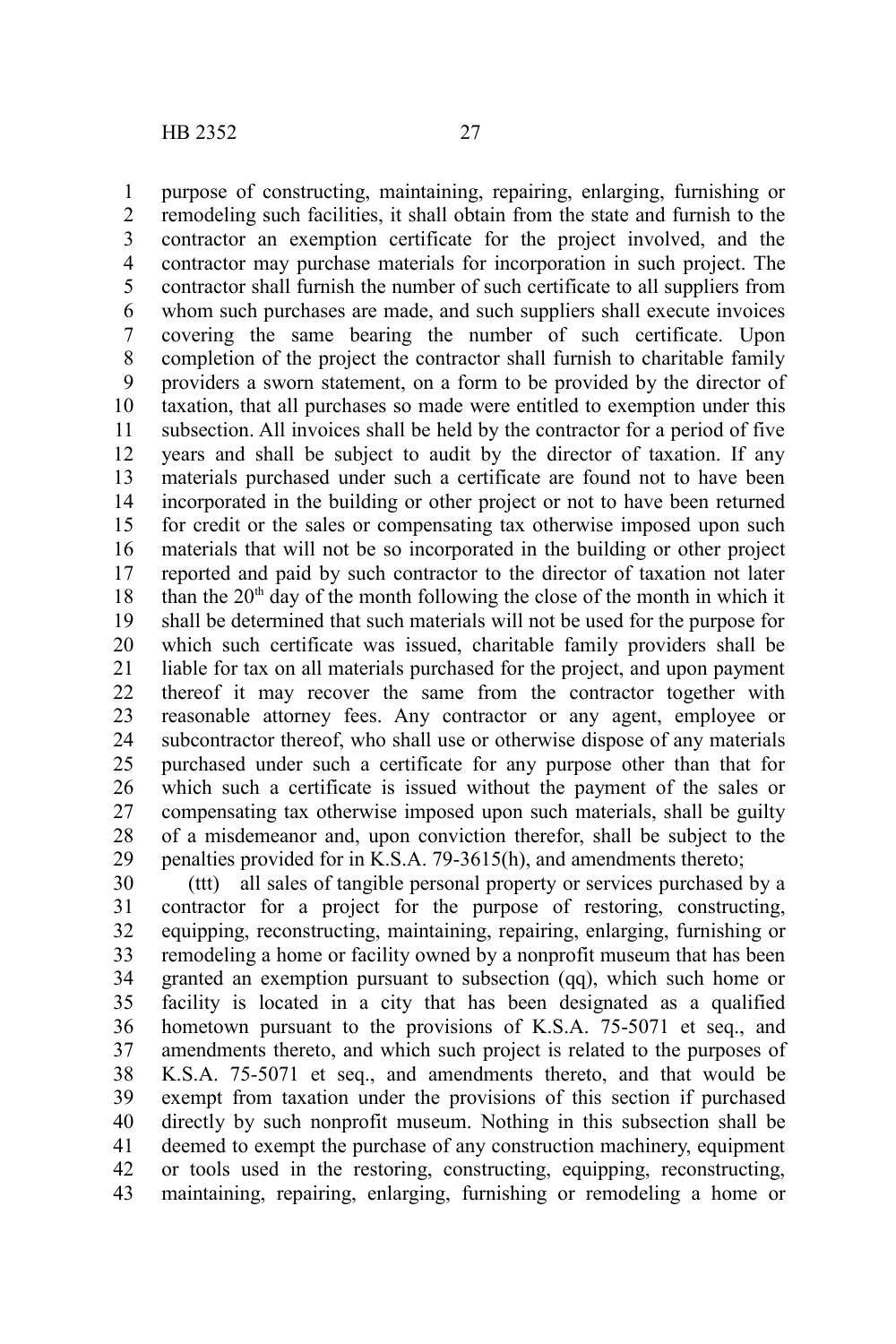facility for any such nonprofit museum. When any such nonprofit museum shall contract for the purpose of restoring, constructing, equipping, reconstructing, maintaining, repairing, enlarging, furnishing or remodeling a home or facility, it shall obtain from the state and furnish to the contractor an exemption certificate for the project involved, and the contractor may purchase materials for incorporation in such project. The contractor shall furnish the number of such certificates to all suppliers from whom such purchases are made, and such suppliers shall execute invoices covering the same bearing the number of such certificate. Upon completion of the project, the contractor shall furnish to such nonprofit museum a sworn statement on a form to be provided by the director of taxation that all purchases so made were entitled to exemption under this subsection. All invoices shall be held by the contractor for a period of five years and shall be subject to audit by the director of taxation. If any materials purchased under such a certificate are found not to have been incorporated in the building or other project or not to have been returned for credit or the sales or compensating tax otherwise imposed upon such materials that will not be so incorporated in a home or facility or other project reported and paid by such contractor to the director of taxation not later than the  $20<sup>th</sup>$  day of the month following the close of the month in which it shall be determined that such materials will not be used for the purpose for which such certificate was issued, such nonprofit museum shall be liable for tax on all materials purchased for the project, and upon payment thereof it may recover the same from the contractor together with reasonable attorney fees. Any contractor or any agent, employee or subcontractor thereof, who shall use or otherwise dispose of any materials purchased under such a certificate for any purpose other than that for which such a certificate is issued without the payment of the sales or compensating tax otherwise imposed upon such materials, shall be guilty of a misdemeanor and, upon conviction therefor, shall be subject to the penalties provided for in K.S.A. 79-3615(h), and amendments thereto; 1 2 3 4 5 6 7 8 9 10 11 12 13 14 15 16 17 18 19 20 21 22 23 24 25 26 27 28 29 30 31

(uuu) all sales of tangible personal property and services purchased by Kansas children's service league, hereinafter referred to as KCSL, which is exempt from federal income taxation pursuant to section 501(c) (3) of the federal internal revenue code of 1986, and which such property and services are used for the purpose of providing for the prevention and treatment of child abuse and maltreatment as well as meeting additional critical needs for children, juveniles and family, and all sales of any such property by or on behalf of KCSL for any such purpose; and all sales of tangible personal property or services purchased by a contractor for the purpose of constructing, maintaining, repairing, enlarging, furnishing or remodeling facilities for the operation of services for KCSL for any such purpose that would be exempt from taxation under the provisions of this 32 33 34 35 36 37 38 39 40 41 42 43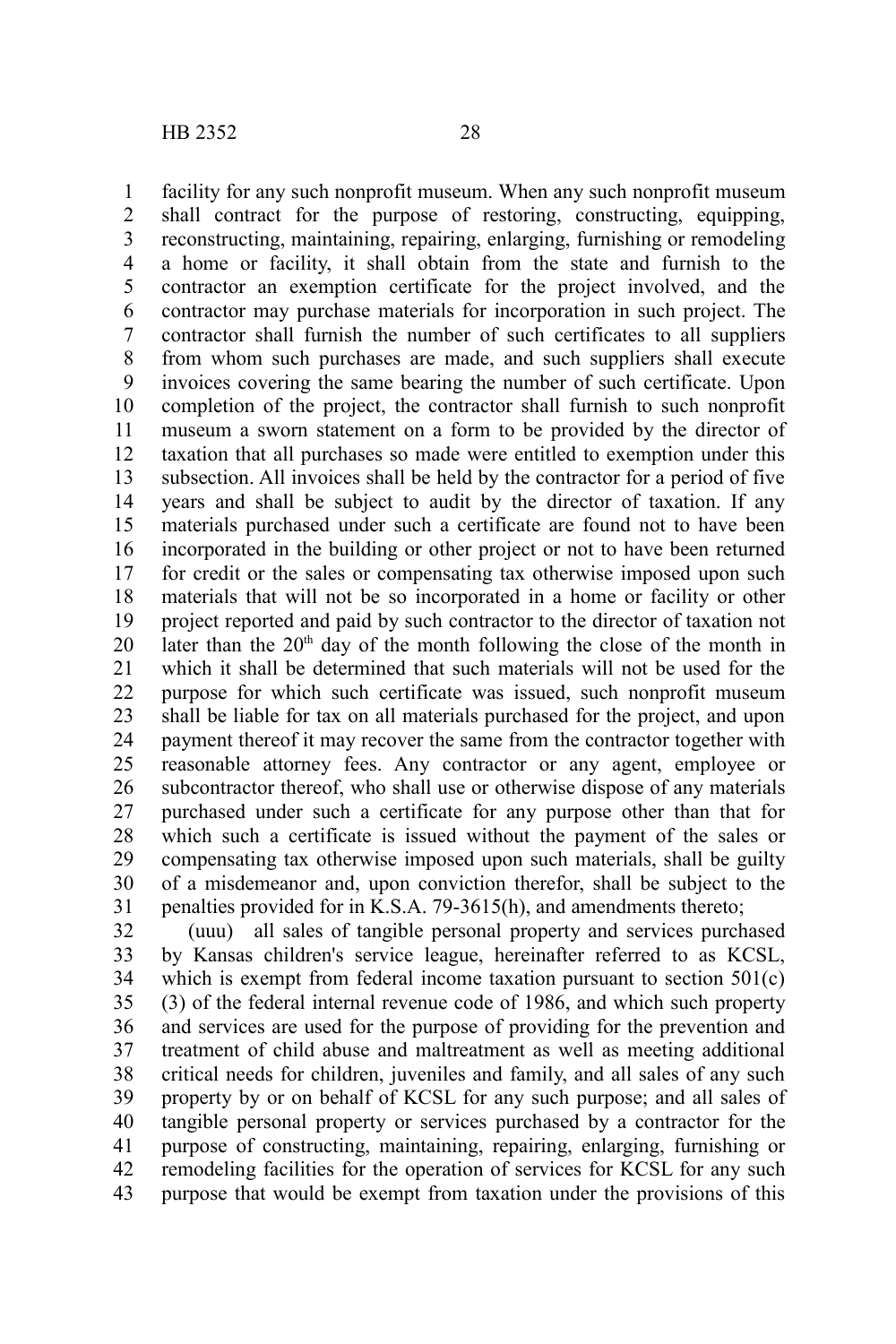section if purchased directly by KCSL. Nothing in this subsection shall be deemed to exempt the purchase of any construction machinery, equipment or tools used in the constructing, maintaining, repairing, enlarging, furnishing or remodeling such facilities for KCSL. When KCSL contracts for the purpose of constructing, maintaining, repairing, enlarging, furnishing or remodeling such facilities, it shall obtain from the state and furnish to the contractor an exemption certificate for the project involved, and the contractor may purchase materials for incorporation in such project. The contractor shall furnish the number of such certificate to all suppliers from whom such purchases are made, and such suppliers shall execute invoices covering the same bearing the number of such certificate. Upon completion of the project the contractor shall furnish to KCSL a sworn statement, on a form to be provided by the director of taxation, that all purchases so made were entitled to exemption under this subsection. All invoices shall be held by the contractor for a period of five years and shall be subject to audit by the director of taxation. If any materials purchased under such a certificate are found not to have been incorporated in the building or other project or not to have been returned for credit or the sales or compensating tax otherwise imposed upon such materials that will not be so incorporated in the building or other project reported and paid by such contractor to the director of taxation not later than the  $20<sup>th</sup>$ day of the month following the close of the month in which it shall be determined that such materials will not be used for the purpose for which such certificate was issued, KCSL shall be liable for tax on all materials purchased for the project, and upon payment thereof it may recover the same from the contractor together with reasonable attorney fees. Any contractor or any agent, employee or subcontractor thereof, who shall use or otherwise dispose of any materials purchased under such a certificate for any purpose other than that for which such a certificate is issued without the payment of the sales or compensating tax otherwise imposed upon such materials, shall be guilty of a misdemeanor and, upon conviction therefor, shall be subject to the penalties provided for in K.S.A. 79-3615(h), and amendments thereto; 1 2 3 4 5 6 7 8 9 10 11 12 13 14 15 16 17 18 19 20 21 22 23 24 25 26 27 28 29 30 31 32 33

(vvv) all sales of tangible personal property or services, including the renting and leasing of tangible personal property or services, purchased by jazz in the woods, inc., a Kansas corporation that is exempt from federal income taxation pursuant to section  $501(c)(3)$  of the federal internal revenue code, for the purpose of providing jazz in the woods, an event benefiting children-in-need and other nonprofit charities assisting such children, and all sales of any such property by or on behalf of such organization for such purpose; 34 35 36 37 38 39 40 41

(www) all sales of tangible personal property purchased by or on behalf of the Frontenac education foundation, which is exempt from 42 43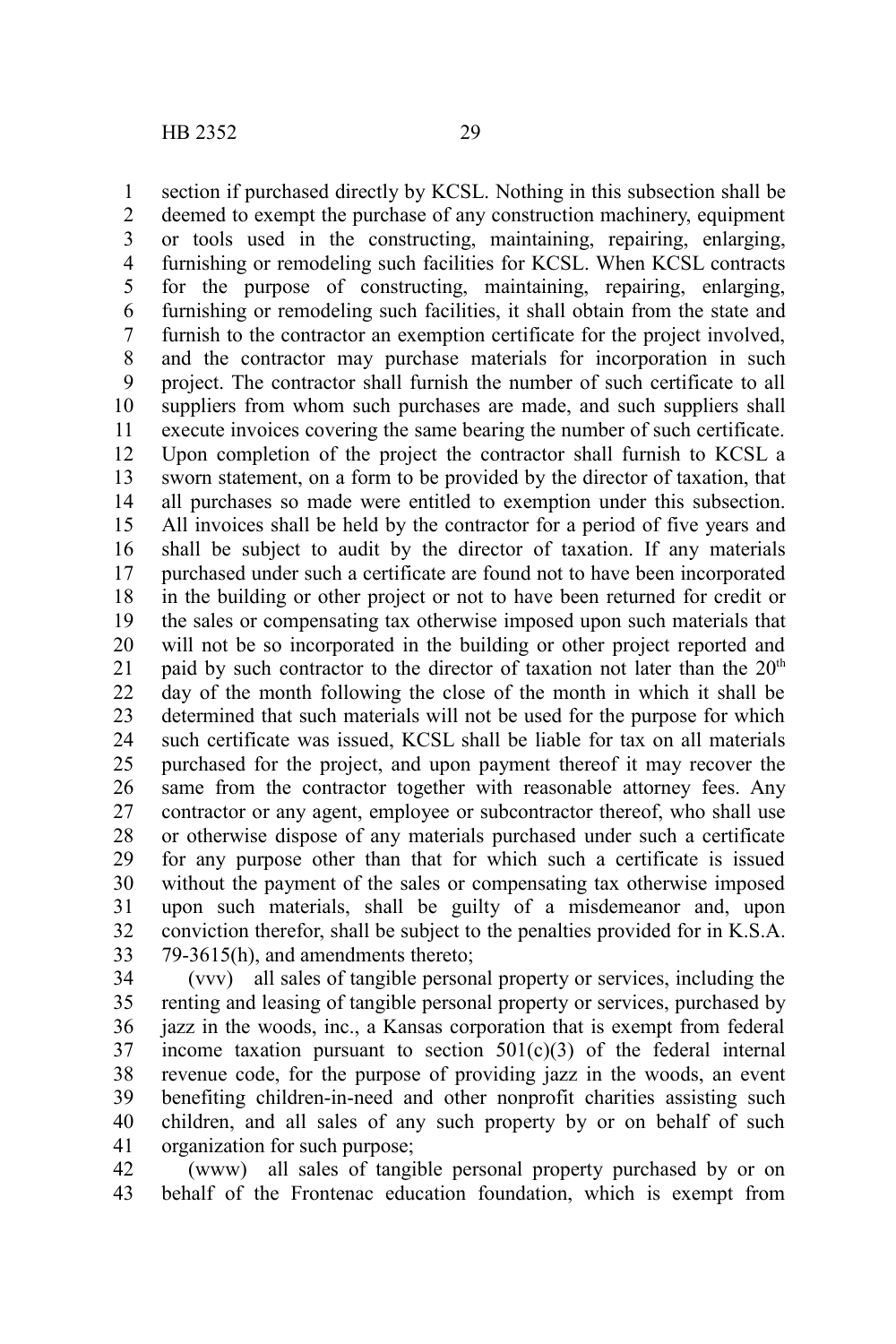federal income taxation pursuant to section 501(c)(3) of the federal internal revenue code, for the purpose of providing education support for students, and all sales of any such property by or on behalf of such organization for such purpose; 1 2 3 4

(xxx) all sales of personal property and services purchased by the booth theatre foundation, inc., an organization, which is exempt from federal income taxation pursuant to section  $501(c)(3)$  of the federal internal revenue code of 1986, and which such personal property and services are used by any such organization in the constructing, equipping, reconstructing, maintaining, repairing, enlarging, furnishing or remodeling of the booth theatre, and all sales of tangible personal property or services purchased by a contractor for the purpose of constructing, equipping, reconstructing, maintaining, repairing, enlarging, furnishing or remodeling the booth theatre for such organization, that would be exempt from taxation under the provisions of this section if purchased directly by such organization. Nothing in this subsection shall be deemed to exempt the purchase of any construction machinery, equipment or tools used in the constructing, equipping, reconstructing, maintaining, repairing, enlarging, furnishing or remodeling facilities for any such organization. When any such organization shall contract for the purpose of constructing, equipping, reconstructing, maintaining, repairing, enlarging, furnishing or remodeling facilities, it shall obtain from the state and furnish to the contractor an exemption certificate for the project involved, and the contractor may purchase materials for incorporation in such project. The contractor shall furnish the number of such certificate to all suppliers from whom such purchases are made, and such suppliers shall execute invoices covering the same bearing the number of such certificate. Upon completion of the project the contractor shall furnish to such organization concerned a sworn statement, on a form to be provided by the director of taxation, that all purchases so made were entitled to exemption under this subsection. All invoices shall be held by the contractor for a period of five years and shall be subject to audit by the director of taxation. If any materials purchased under such a certificate are found not to have been incorporated in such facilities or not to have been returned for credit or the sales or compensating tax otherwise imposed upon such materials that will not be so incorporated in such facilities reported and paid by such contractor to the director of taxation not later than the  $20<sup>th</sup>$  day of the month following the close of the month in which it shall be determined that such materials will not be used for the purpose for which such certificate was issued, such organization concerned shall be liable for tax on all materials purchased for the project, and upon payment thereof it may recover the same from the contractor together with reasonable attorney fees. Any contractor or any agent, employee or subcontractor thereof, who shall use or otherwise 5 6 7 8 9 10 11 12 13 14 15 16 17 18 19 20 21 22 23 24 25 26 27 28 29 30 31 32 33 34 35 36 37 38 39 40 41 42 43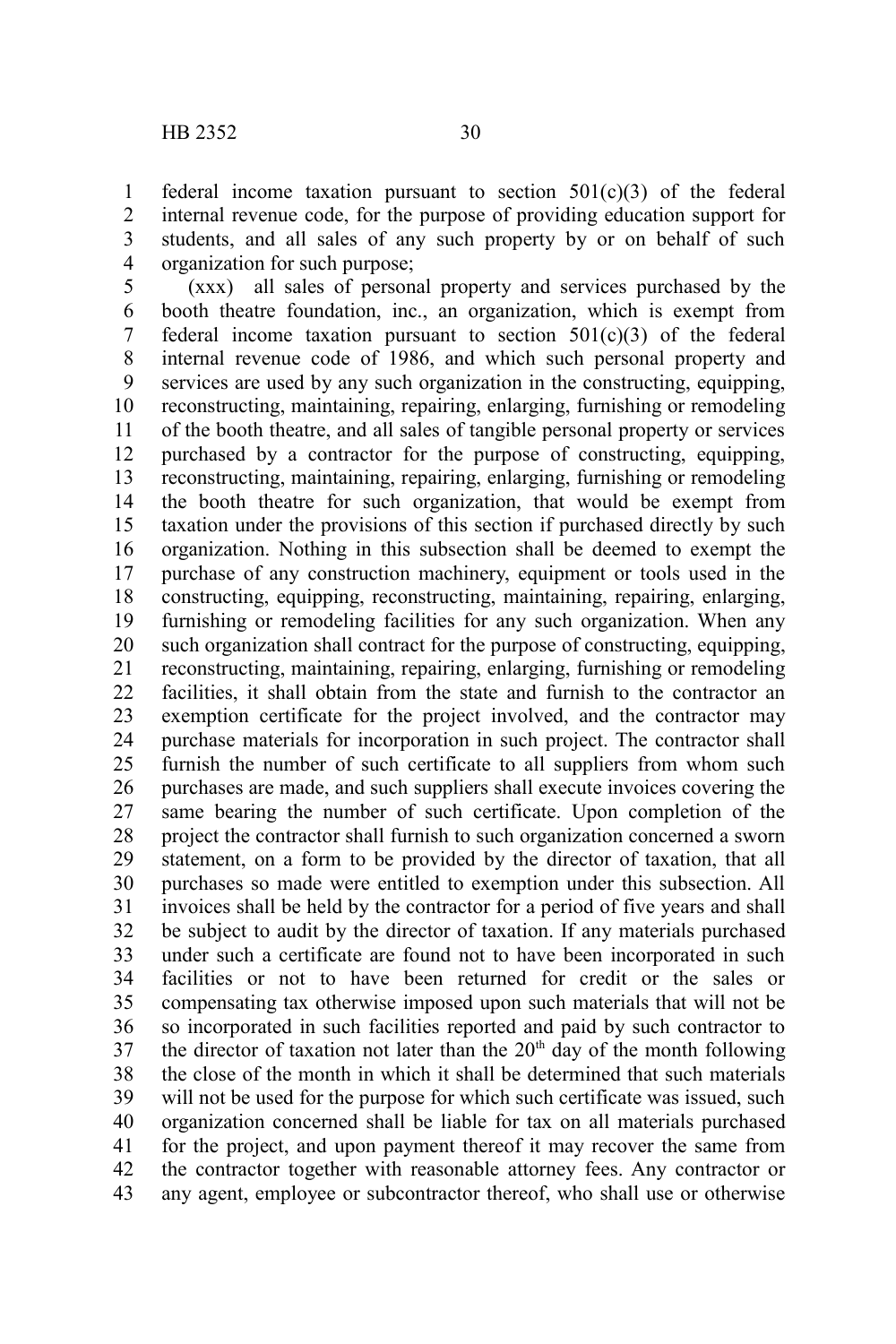dispose of any materials purchased under such a certificate for any purpose 1

other than that for which such a certificate is issued without the payment of the sales or compensating tax otherwise imposed upon such materials, shall be guilty of a misdemeanor and, upon conviction therefor, shall be subject to the penalties provided for in K.S.A. 79-3615(h), and amendments thereto. Sales tax paid on and after January 1, 2007, but prior to the effective date of this act upon the gross receipts received from any sale which would have been exempted by the provisions of this subsection had such sale occurred after the effective date of this act shall be refunded. Each claim for a sales tax refund shall be verified and submitted to the director of taxation upon forms furnished by the director and shall be accompanied by any additional documentation required by the director. The director shall review each claim and shall refund that amount of sales tax paid as determined under the provisions of this subsection. All refunds shall be paid from the sales tax refund fund upon warrants of the director of accounts and reports pursuant to vouchers approved by the director or the director's designee; 2 3 4 5 6 7 8 9 10 11 12 13 14 15 16 17

(yyy) all sales of tangible personal property and services purchased by TLC charities foundation, inc., hereinafter referred to as TLC charities, which is exempt from federal income taxation pursuant to section  $501(c)$ (3) of the federal internal revenue code of 1986, and which such property and services are used for the purpose of encouraging private philanthropy to further the vision, values, and goals of TLC for children and families, inc.; and all sales of such property and services by or on behalf of TLC charities for any such purpose and all sales of tangible personal property or services purchased by a contractor for the purpose of constructing, maintaining, repairing, enlarging, furnishing or remodeling facilities for the operation of services for TLC charities for any such purpose that would be exempt from taxation under the provisions of this section if purchased directly by TLC charities. Nothing in this subsection shall be deemed to exempt the purchase of any construction machinery, equipment or tools used in the constructing, maintaining, repairing, enlarging, furnishing or remodeling such facilities for TLC charities. When TLC charities contracts for the purpose of constructing, maintaining, repairing, enlarging, furnishing or remodeling such facilities, it shall obtain from the state and furnish to the contractor an exemption certificate for the project involved, and the contractor may purchase materials for incorporation in such project. The contractor shall furnish the number of such certificate to all suppliers from whom such purchases are made, and such suppliers shall execute invoices covering the same bearing the number of such certificate. Upon completion of the project the contractor shall furnish to TLC charities a sworn statement, on a form to be provided by the director of taxation, that all purchases so made were entitled to exemption under this 18 19 20 21 22 23 24 25 26 27 28 29 30 31 32 33 34 35 36 37 38 39 40 41 42 43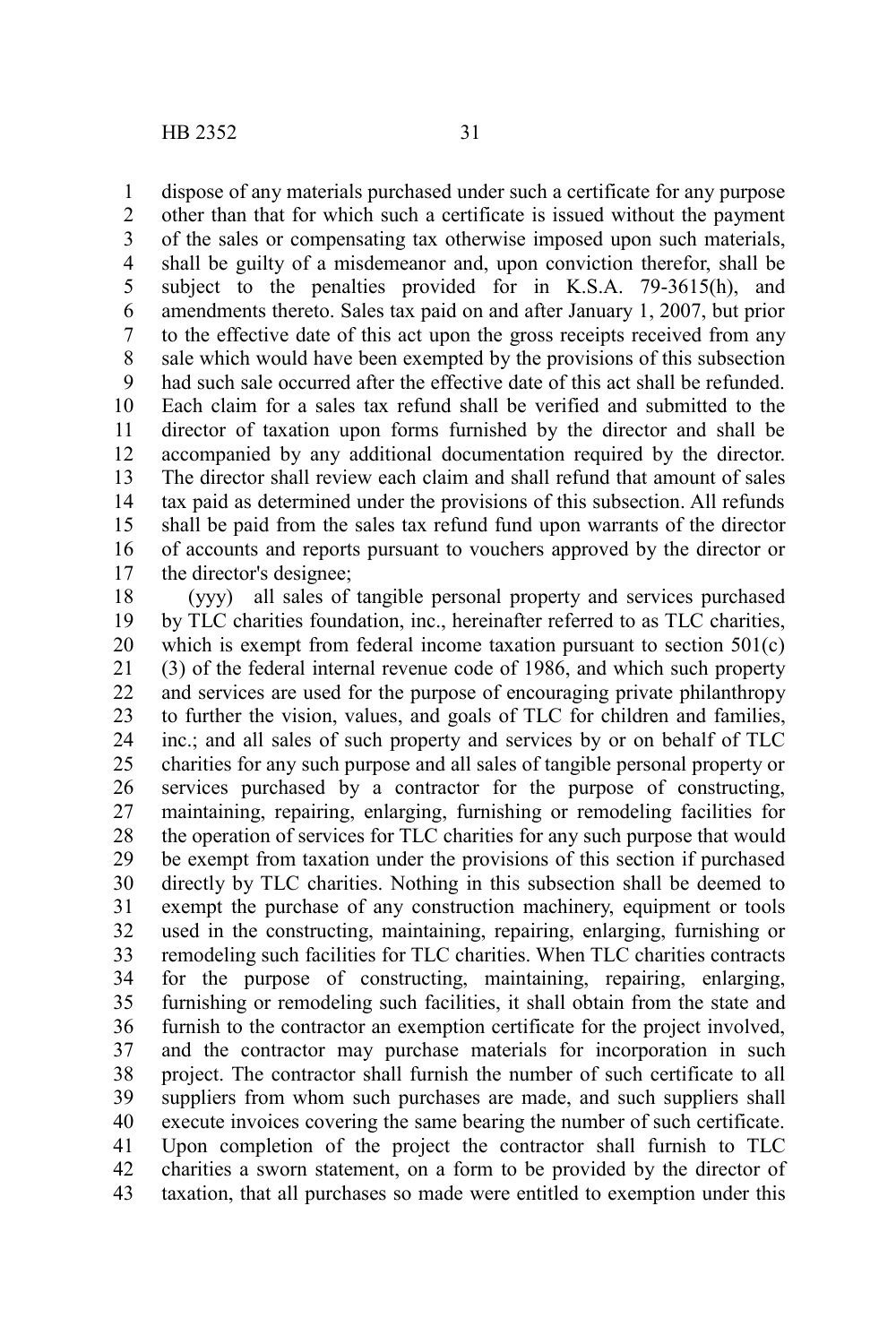subsection. All invoices shall be held by the contractor for a period of five years and shall be subject to audit by the director of taxation. If any materials purchased under such a certificate are found not to have been incorporated in the building or other project or not to have been returned for credit or the sales or compensating tax otherwise imposed upon such materials that will not be incorporated into the building or other project reported and paid by such contractor to the director of taxation not later than the  $20<sup>th</sup>$  day of the month following the close of the month in which it shall be determined that such materials will not be used for the purpose for which such certificate was issued, TLC charities shall be liable for tax on all materials purchased for the project, and upon payment thereof it may recover the same from the contractor together with reasonable attorney fees. Any contractor or any agent, employee or subcontractor thereof, who shall use or otherwise dispose of any materials purchased under such a certificate for any purpose other than that for which such a certificate is issued without the payment of the sales or compensating tax otherwise imposed upon such materials, shall be guilty of a misdemeanor and, upon conviction therefor, shall be subject to the penalties provided for in K.S.A. 79-3615(h), and amendments thereto; 1 2 3 4 5 6 7 8 9 10 11 12 13 14 15 16 17 18 19

(zzz) all sales of tangible personal property purchased by the rotary club of shawnee foundation, which is exempt from federal income taxation pursuant to section  $501(c)(3)$  of the federal internal revenue code of 1986, as amended, used for the purpose of providing contributions to community service organizations and scholarships; 20 21 22 23 24

(aaaa) all sales of personal property and services purchased by or on behalf of victory in the valley, inc., which is exempt from federal income taxation pursuant to section  $501(c)(3)$  of the federal internal revenue code, for the purpose of providing a cancer support group and services for persons with cancer, and all sales of any such property by or on behalf of any such organization for any such purpose; 25 26 27 28 29 30

(bbbb) all sales of entry or participation fees, charges or tickets by Guadalupe health foundation, which is exempt from federal income taxation pursuant to section  $501(c)(3)$  of the federal internal revenue code, for such organization's annual fundraising event which purpose is to provide health care services for uninsured workers; 31 32 33 34 35

(cccc) all sales of tangible personal property or services purchased by or on behalf of wayside waifs, inc., which is exempt from federal income taxation pursuant to section  $501(c)(3)$  of the federal internal revenue code, for the purpose of providing such organization's annual fundraiser, an event whose purpose is to support the care of homeless and abandoned animals, animal adoption efforts, education programs for children and efforts to reduce animal over-population and animal welfare services, and all sales of any such property, including entry or participation fees or 36 37 38 39 40 41 42 43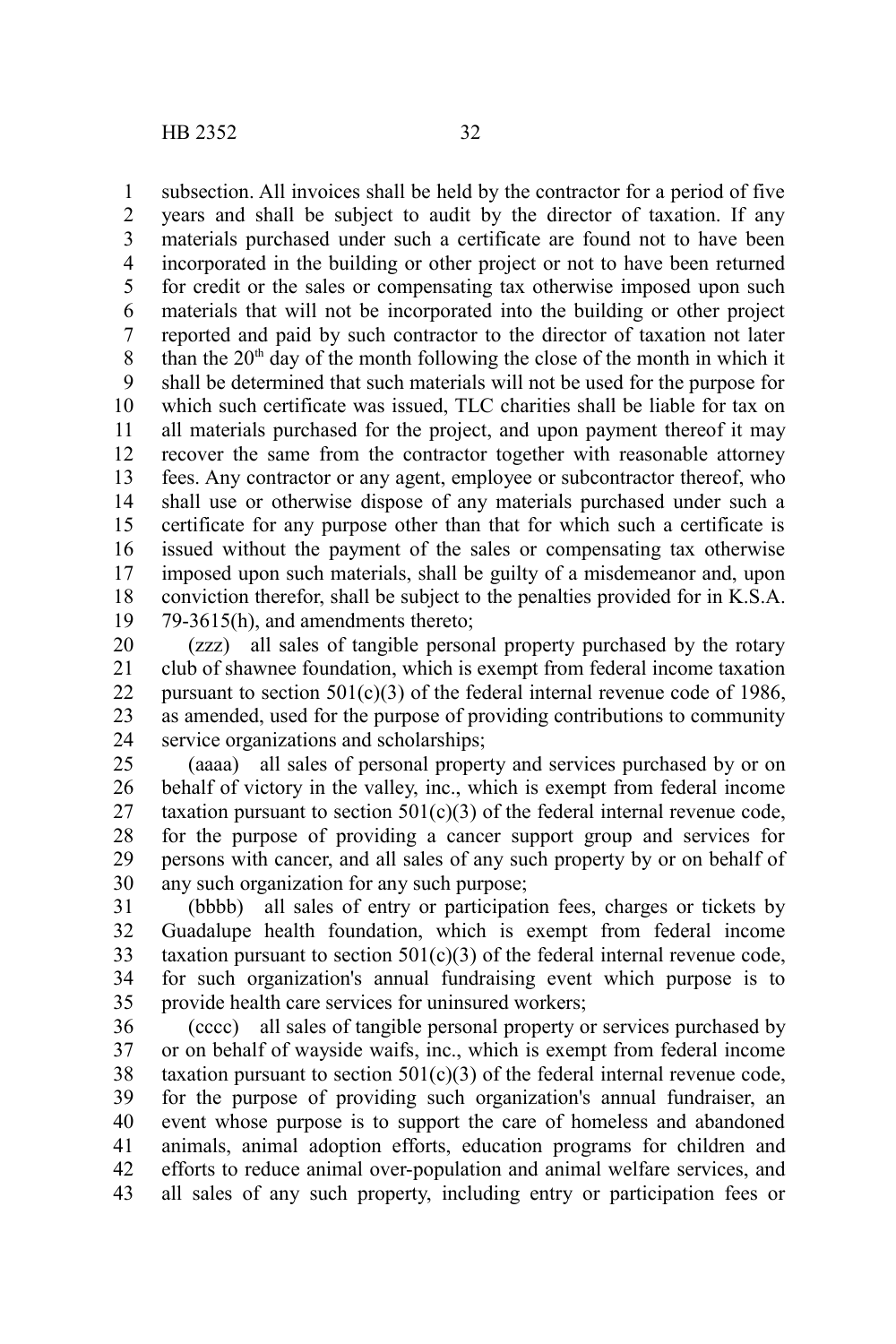charges, by or on behalf of such organization for such purpose; 1

(dddd) all sales of tangible personal property or services purchased by or on behalf of goodwill industries or Easter seals of Kansas, inc., both of which are exempt from federal income taxation pursuant to section  $501(c)(3)$  of the federal internal revenue code, for the purpose of providing education, training and employment opportunities for people with disabilities and other barriers to employment; 2 3 4 5 6 7

(eeee) all sales of tangible personal property or services purchased by or on behalf of all American beef battalion, inc., which is exempt from federal income taxation pursuant to section  $501(c)(3)$  of the federal internal revenue code, for the purpose of educating, promoting and participating as a contact group through the beef cattle industry in order to carry out such projects that provide support and morale to members of the United States armed forces and military services; 8 9 10 11 12 13 14

(ffff) all sales of tangible personal property and services purchased by sheltered living, inc., which is exempt from federal income taxation pursuant to section  $501(c)(3)$  of the federal internal revenue code of 1986. and which such property and services are used for the purpose of providing residential and day services for people with developmental disabilities or intellectual disability, or both, and all sales of any such property by or on behalf of sheltered living, inc., for any such purpose; and all sales of tangible personal property or services purchased by a contractor for the purpose of rehabilitating, constructing, maintaining, repairing, enlarging, furnishing or remodeling homes and facilities for sheltered living, inc., for any such purpose that would be exempt from taxation under the provisions of this section if purchased directly by sheltered living, inc. Nothing in this subsection shall be deemed to exempt the purchase of any construction machinery, equipment or tools used in the constructing, maintaining, repairing, enlarging, furnishing or remodeling such homes and facilities for sheltered living, inc. When sheltered living, inc., contracts for the purpose of rehabilitating, constructing, maintaining, repairing, enlarging, furnishing or remodeling such homes and facilities, it shall obtain from the state and furnish to the contractor an exemption certificate for the project involved, and the contractor may purchase materials for incorporation in such project. The contractor shall furnish the number of such certificate to all suppliers from whom such purchases are made, and such suppliers shall execute invoices covering the same bearing the number of such certificate. Upon completion of the project the contractor shall furnish to sheltered living, inc., a sworn statement, on a form to be provided by the director of taxation, that all purchases so made were entitled to exemption under this subsection. All invoices shall be held by the contractor for a period of five years and shall be subject to audit by the director of taxation. If any materials purchased under such a certificate 15 16 17 18 19 20 21 22 23 24 25 26 27 28 29 30 31 32 33 34 35 36 37 38 39 40 41 42 43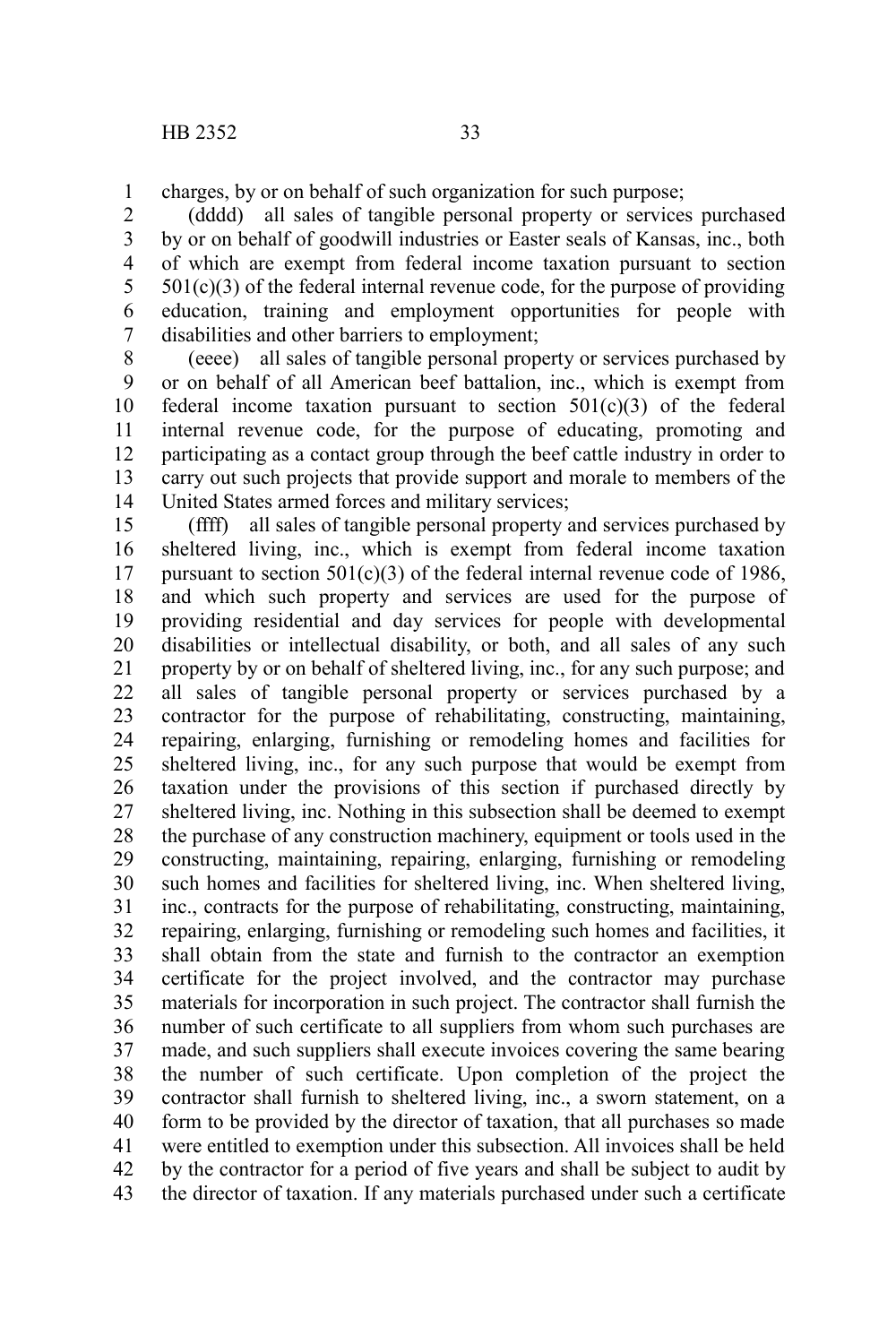are found not to have been incorporated in the building or other project or not to have been returned for credit or the sales or compensating tax otherwise imposed upon such materials that will not be so incorporated in the building or other project reported and paid by such contractor to the director of taxation not later than the  $20<sup>th</sup>$  day of the month following the close of the month in which it shall be determined that such materials will not be used for the purpose for which such certificate was issued, sheltered living, inc., shall be liable for tax on all materials purchased for the project, and upon payment thereof it may recover the same from the contractor together with reasonable attorney fees. Any contractor or any agent, employee or subcontractor thereof, who shall use or otherwise dispose of any materials purchased under such a certificate for any purpose other than that for which such a certificate is issued without the payment of the sales or compensating tax otherwise imposed upon such materials, shall be guilty of a misdemeanor and, upon conviction therefor, shall be subject to the penalties provided for in K.S.A. 79-3615(h), and amendments thereto; 1 2 3 4 5 6 7 8 9 10 11 12 13 14 15 16 17

(gggg) all sales of game birds for which the primary purpose is use in hunting; 18 19

(hhhh) all sales of tangible personal property or services purchased on or after July 1, 2014, for the purpose of and in conjunction with constructing, reconstructing, enlarging or remodeling a business identified under the North American industry classification system (NAICS) subsectors 1123, 1124, 112112, 112120 or 112210, and the sale and installation of machinery and equipment purchased for installation at any such business. The exemption provided in this subsection shall not apply to projects that have actual total costs less than \$50,000. When a person contracts for the construction, reconstruction, enlargement or remodeling of any such business, such person shall obtain from the state and furnish to the contractor an exemption certificate for the project involved, and the contractor may purchase materials, machinery and equipment for incorporation in such project. The contractor shall furnish the number of such certificates to all suppliers from whom such purchases are made, and such suppliers shall execute invoices covering the same bearing the number of such certificate. Upon completion of the project, the contractor shall furnish to the owner of the business a sworn statement, on a form to be provided by the director of taxation, that all purchases so made were entitled to exemption under this subsection. All invoices shall be held by the contractor for a period of five years and shall be subject to audit by the director of taxation. Any contractor or any agent, employee or subcontractor of the contractor, who shall use or otherwise dispose of any materials, machinery or equipment purchased under such a certificate for any purpose other than that for which such a certificate is issued without 20 21 22 23 24 25 26 27 28 29 30 31 32 33 34 35 36 37 38 39 40 41 42 43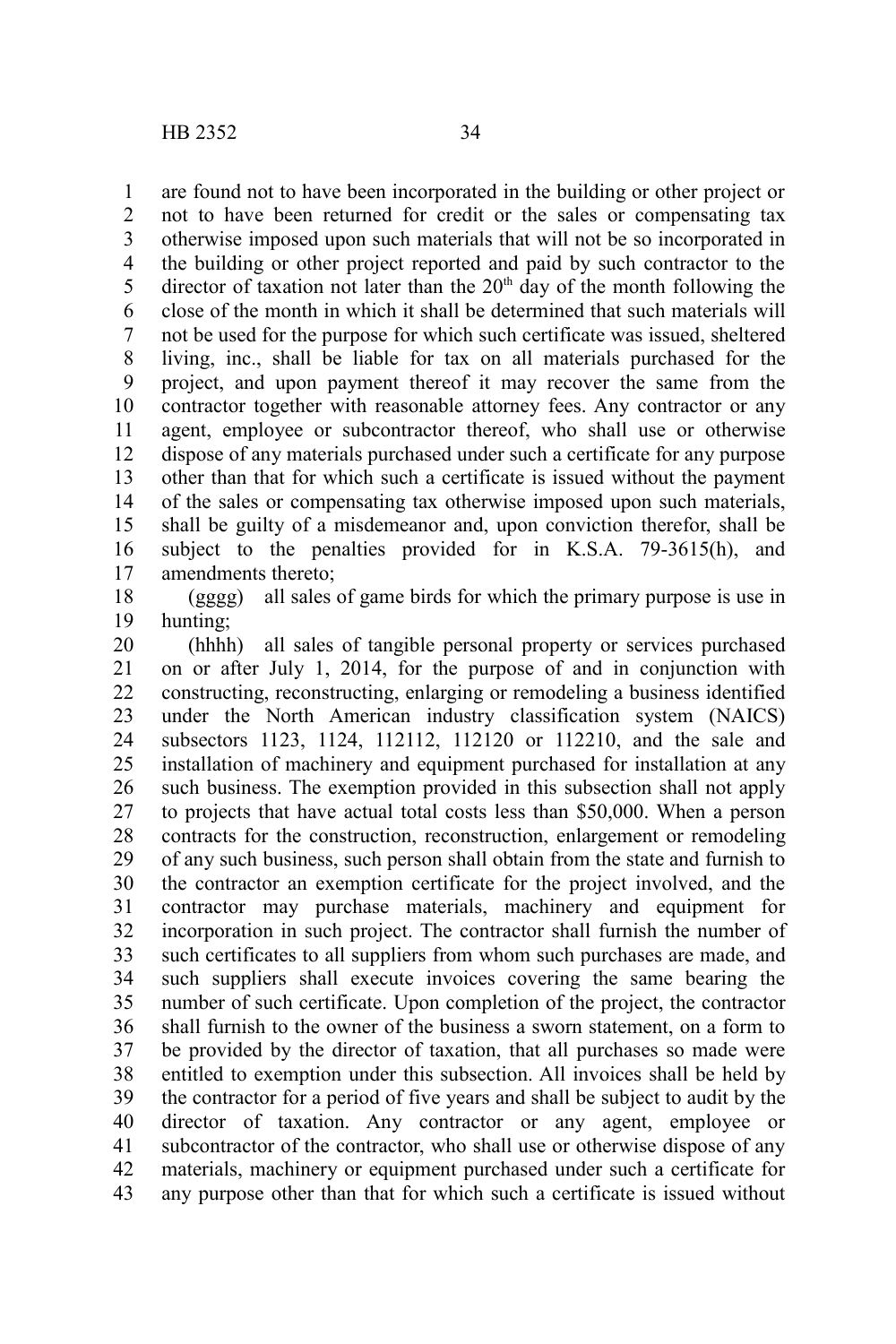the payment of the sales or compensating tax otherwise imposed thereon, shall be guilty of a misdemeanor and, upon conviction therefor, shall be subject to the penalties provided for in K.S.A. 79-3615(h), and amendments thereto; 1 2 3 4

(iiii) all sales of tangible personal property or services purchased by a contractor for the purpose of constructing, maintaining, repairing, enlarging, furnishing or remodeling facilities for the operation of services for Wichita children's home for any such purpose that would be exempt from taxation under the provisions of this section if purchased directly by Wichita children's home. Nothing in this subsection shall be deemed to exempt the purchase of any construction machinery, equipment or tools used in the constructing, maintaining, repairing, enlarging, furnishing or remodeling such facilities for Wichita children's home. When Wichita children's home contracts for the purpose of constructing, maintaining, repairing, enlarging, furnishing or remodeling such facilities, it shall obtain from the state and furnish to the contractor an exemption certificate for the project involved, and the contractor may purchase materials for incorporation in such project. The contractor shall furnish the number of such certificate to all suppliers from whom such purchases are made, and such suppliers shall execute invoices covering the same bearing the number of such certificate. Upon completion of the project, the contractor shall furnish to Wichita children's home a sworn statement, on a form to be provided by the director of taxation, that all purchases so made were entitled to exemption under this subsection. All invoices shall be held by the contractor for a period of five years and shall be subject to audit by the director of taxation. If any materials purchased under such a certificate are found not to have been incorporated in the building or other project or not to have been returned for credit or the sales or compensating tax otherwise imposed upon such materials that will not be so incorporated in the building or other project reported and paid by such contractor to the director of taxation not later than the  $20<sup>th</sup>$  day of the month following the close of the month in which it shall be determined that such materials will not be used for the purpose for which such certificate was issued, Wichita children's home shall be liable for the tax on all materials purchased for the project, and upon payment, it may recover the same from the contractor together with reasonable attorney fees. Any contractor or any agent, employee or subcontractor, who shall use or otherwise dispose of any materials purchased under such a certificate for any purpose other than that for which such a certificate is issued without the payment of the sales or compensating tax otherwise imposed upon such materials, shall be guilty of a misdemeanor and, upon conviction, shall be subject to the penalties provided for in K.S.A. 79-3615(h), and amendments thereto; 5 6 7 8 9 10 11 12 13 14 15 16 17 18 19 20 21 22 23 24 25 26 27 28 29 30 31 32 33 34 35 36 37 38 39 40 41 42

(iiii) all sales of tangible personal property or services purchased by 43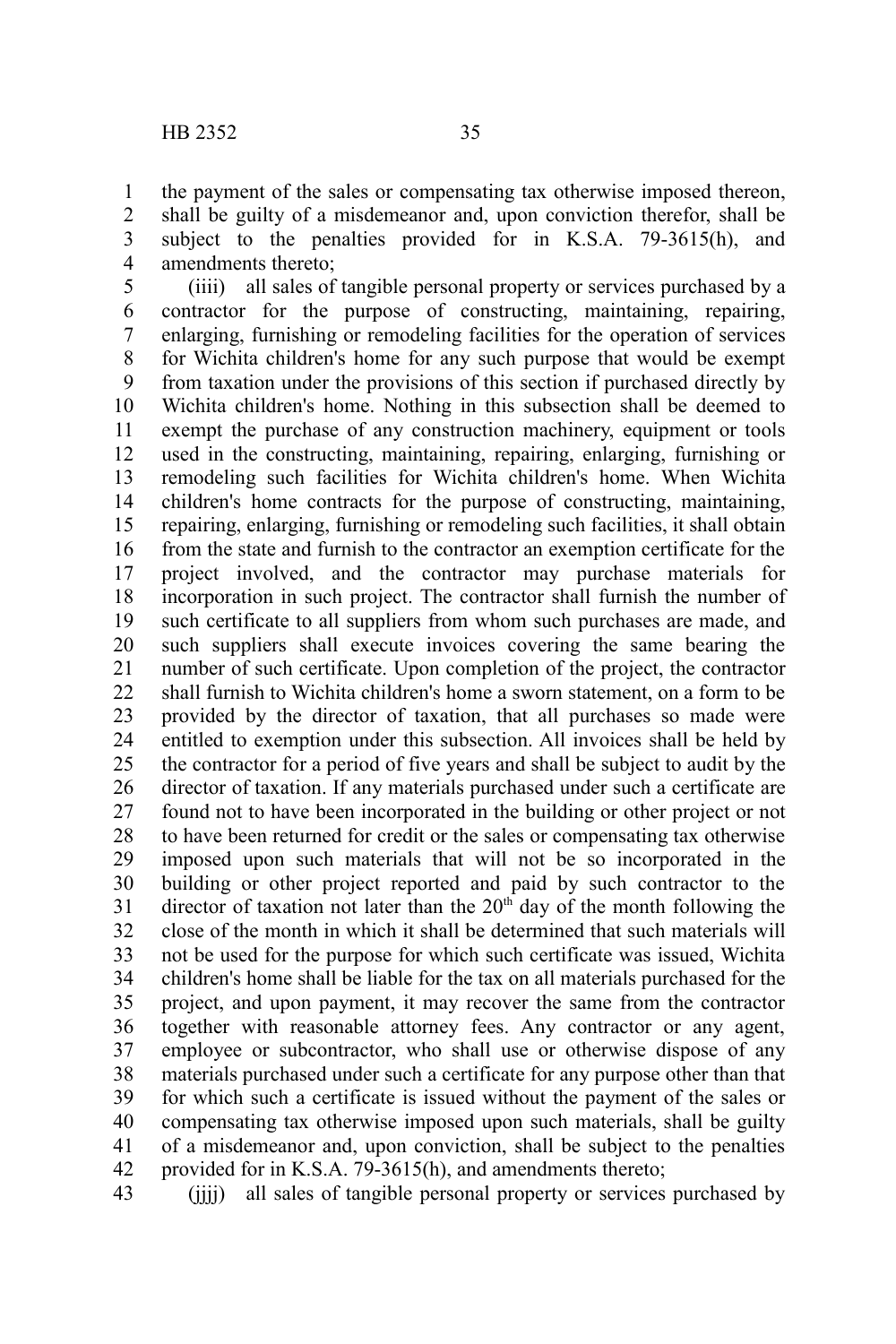1 2 3 or on behalf of the beacon, inc., that is exempt from federal income taxation pursuant to section  $501(c)(3)$  of the federal internal revenue code, for the purpose of providing those desiring help with food, shelter, clothing

and other necessities of life during times of special need; 4

(kkkk) all sales of tangible personal property and services purchased by or on behalf of reaching out from within, inc., which is exempt from federal income taxation pursuant to section  $501(c)(3)$  of the federal internal revenue code, for the purpose of sponsoring self-help programs for incarcerated persons that will enable such incarcerated persons to become role models for non-violence while in correctional facilities and productive family members and citizens upon return to the community; 5 6 7 8 9 10 11

(llll) all sales of tangible personal property and services purchased by Gove county healthcare endowment foundation, inc., which is exempt from federal income taxation pursuant to section  $501(c)(3)$  of the federal internal revenue code of 1986, and which such property and services are used for the purpose of constructing and equipping an airport in Quinter, Kansas, and all sales of tangible personal property or services purchased by a contractor for the purpose of constructing and equipping an airport in Quinter, Kansas, for such organization, that would be exempt from taxation under the provisions of this section if purchased directly by such organization. Nothing in this subsection shall be deemed to exempt the purchase of any construction machinery, equipment or tools used in the constructing or equipping of facilities for such organization. When such organization shall contract for the purpose of constructing or equipping an airport in Quinter, Kansas, it shall obtain from the state and furnish to the contractor an exemption certificate for the project involved, and the contractor may purchase materials for incorporation in such project. The contractor shall furnish the number of such certificate to all suppliers from whom such purchases are made, and such suppliers shall execute invoices covering the same bearing the number of such certificate. Upon completion of the project, the contractor shall furnish to such organization concerned a sworn statement, on a form to be provided by the director of taxation, that all purchases so made were entitled to exemption under this subsection. All invoices shall be held by the contractor for a period of five years and shall be subject to audit by the director of taxation. If any materials purchased under such a certificate are found not to have been incorporated in such facilities or not to have been returned for credit or the sales or compensating tax otherwise imposed upon such materials that will not be so incorporated in such facilities reported and paid by such contractor to the director of taxation no later than the  $20<sup>th</sup>$  day of the month following the close of the month in which it shall be determined that such materials will not be used for the purpose for which such certificate was issued, such organization concerned shall be liable for tax on all materials 12 13 14 15 16 17 18 19 20 21 22 23 24 25 26 27 28 29 30 31 32 33 34 35 36 37 38 39 40 41 42 43